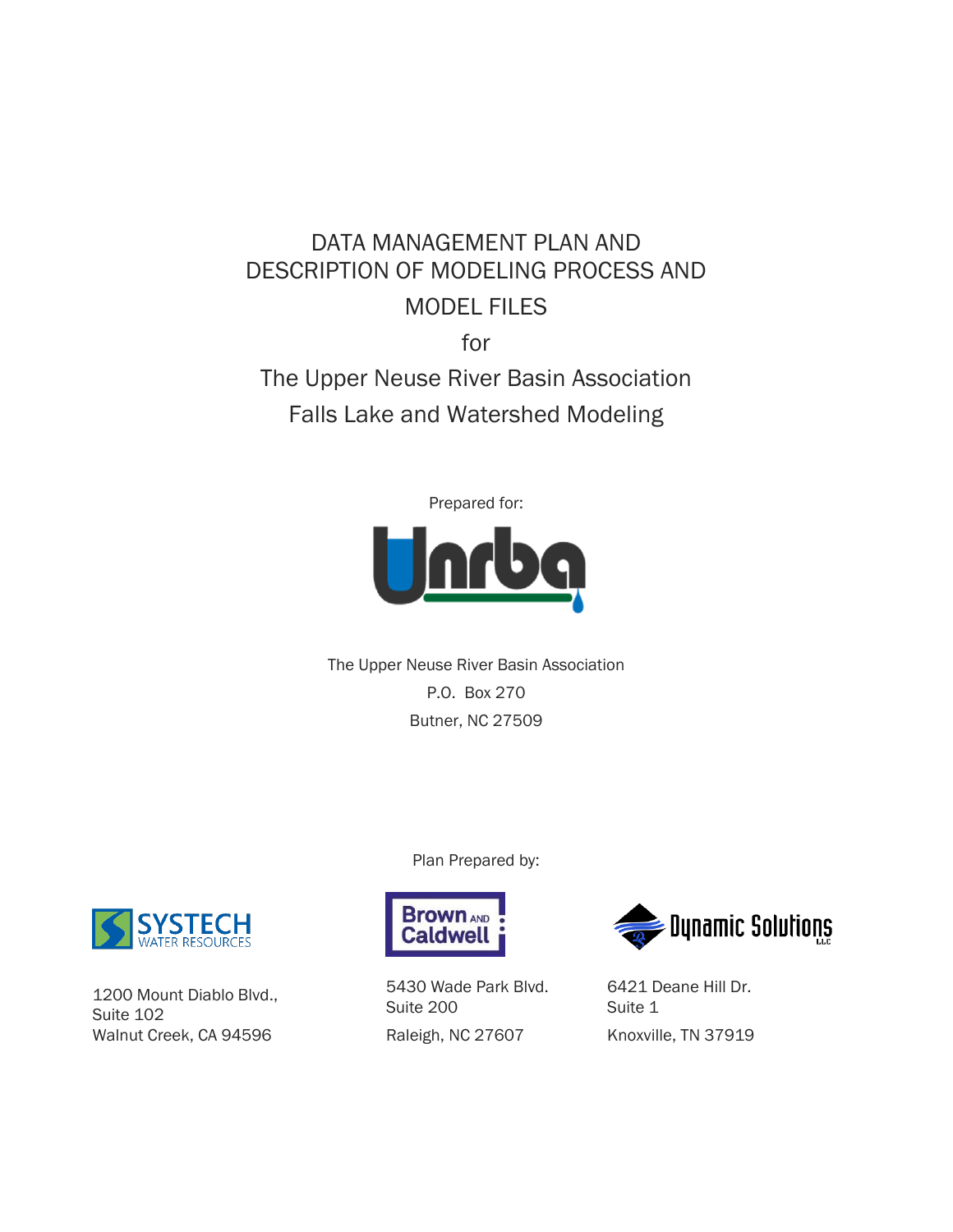## **Table of Contents**

| 2.1 |       |  |  |  |  |
|-----|-------|--|--|--|--|
|     |       |  |  |  |  |
|     |       |  |  |  |  |
| 3.1 |       |  |  |  |  |
| 3.2 |       |  |  |  |  |
| 3.3 |       |  |  |  |  |
| 3.4 |       |  |  |  |  |
| 3.5 |       |  |  |  |  |
|     |       |  |  |  |  |
| 4.1 |       |  |  |  |  |
|     | 4.1.1 |  |  |  |  |
|     | 4.1.2 |  |  |  |  |
|     | 4.1.3 |  |  |  |  |
|     | 4.1.4 |  |  |  |  |
|     | 4.1.5 |  |  |  |  |
|     | 4.1.6 |  |  |  |  |
| 4.2 |       |  |  |  |  |
|     | 4.2.1 |  |  |  |  |
|     | 4.2.2 |  |  |  |  |
|     | 4.2.3 |  |  |  |  |
|     | 4.2.4 |  |  |  |  |
|     | 4.2.5 |  |  |  |  |
| 4.3 |       |  |  |  |  |
|     | 4.3.1 |  |  |  |  |
|     | 4.3.2 |  |  |  |  |
|     | 4.3.3 |  |  |  |  |
|     | 4.3.4 |  |  |  |  |
|     | 4.4   |  |  |  |  |
|     |       |  |  |  |  |
| 5.1 |       |  |  |  |  |
| 5.2 |       |  |  |  |  |
| 5.3 |       |  |  |  |  |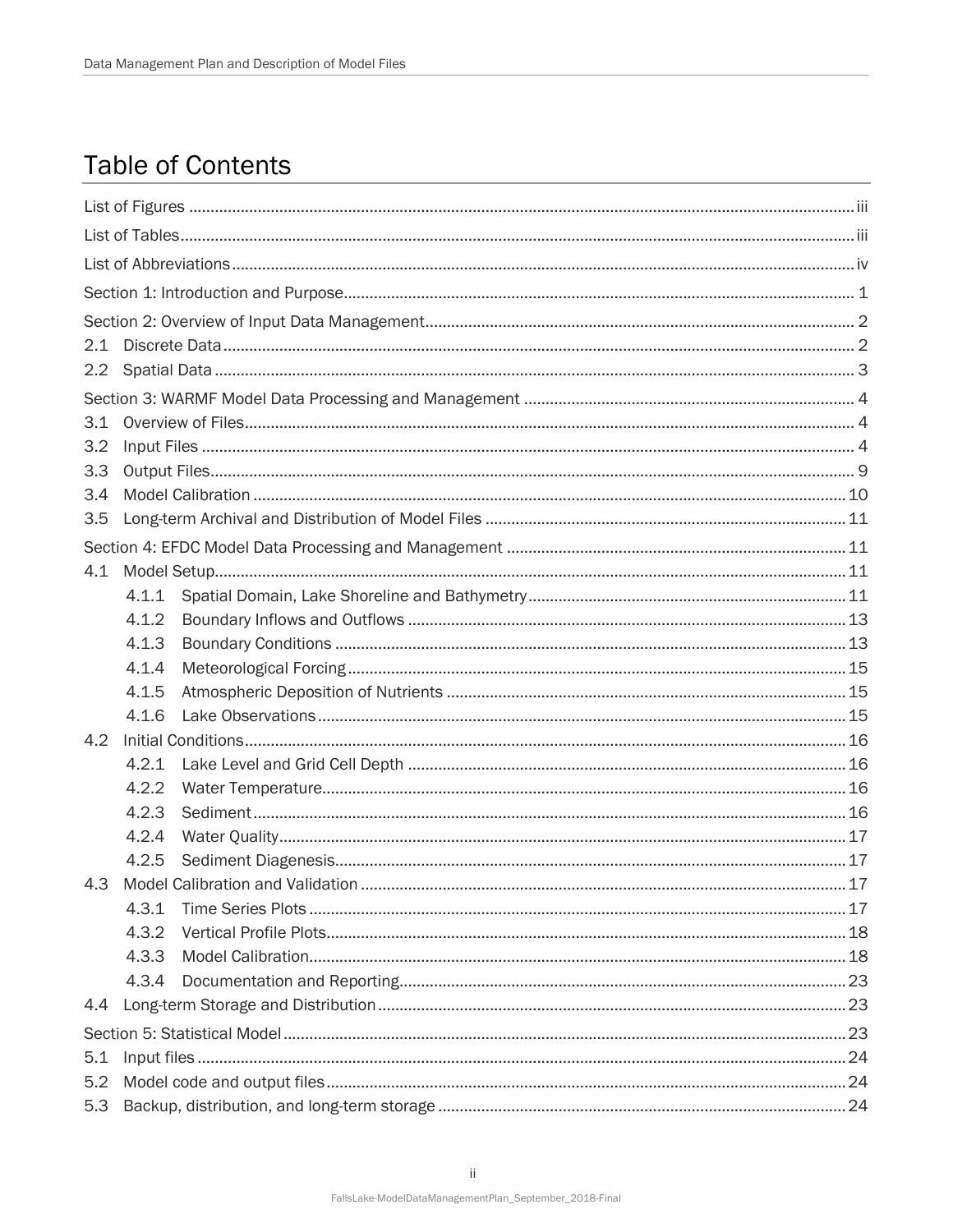# <span id="page-2-0"></span>List of Figures

## <span id="page-2-1"></span>**List of Tables**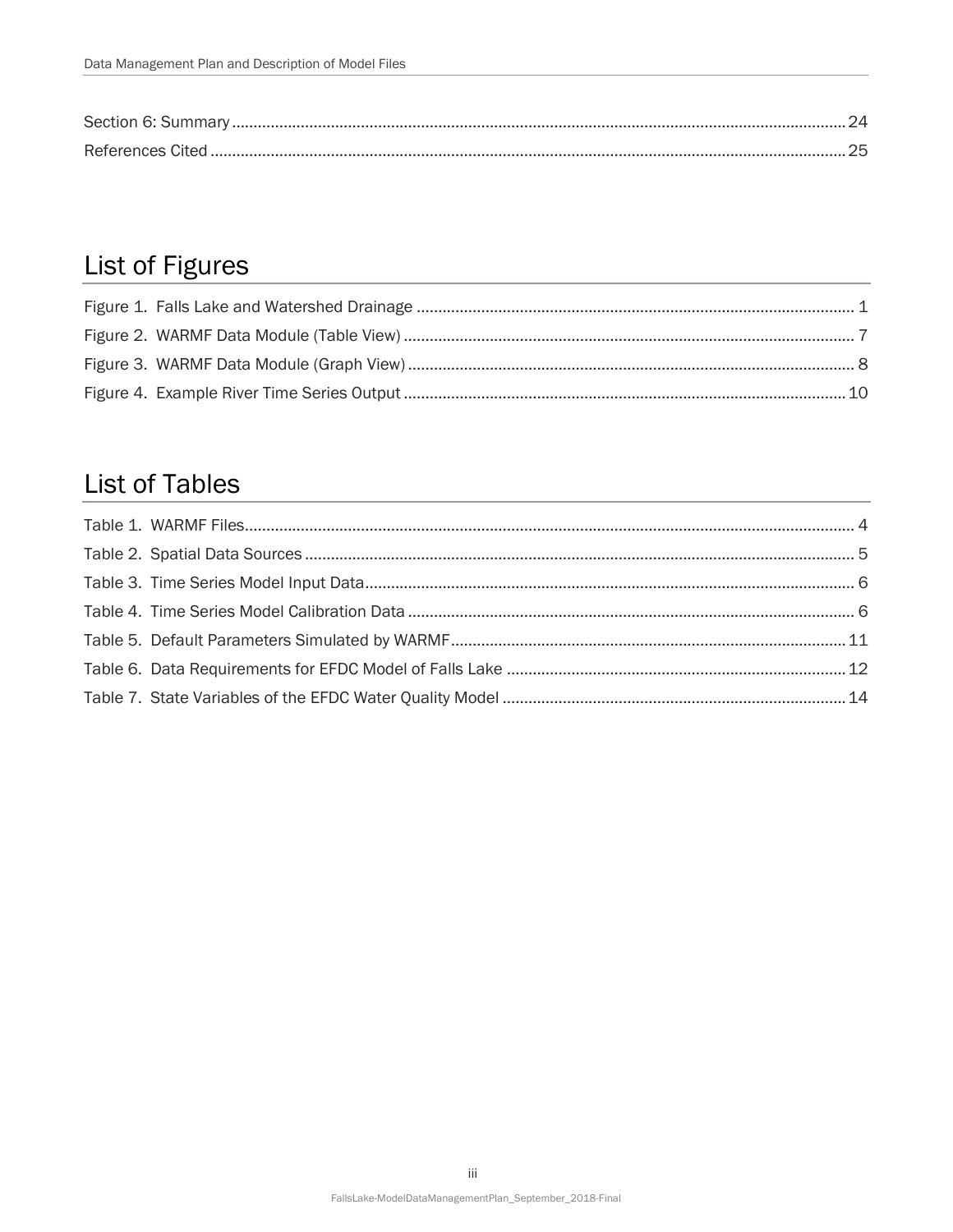## <span id="page-3-0"></span>List of Abbreviations

| <b>BMP</b>       | <b>Best Management Practice</b>               |
|------------------|-----------------------------------------------|
| C                | Carbon                                        |
| Ca               | Calcium                                       |
| <b>CASTNET</b>   | <b>Clean Air Status and Trends Network</b>    |
| CI.              | Chloride                                      |
| <b>DEM</b>       | <b>Digital Elevation Model</b>                |
| <b>DOC</b>       | Dissolved Organic Carbon                      |
| <b>DWR</b>       | <b>Division of Water Resources</b>            |
| <b>EFDC</b>      | <b>Environmental Fluid Dynamics Code</b>      |
| ft               | Feet                                          |
| GIS              | Geographic Information System                 |
| K                | Potassium                                     |
| Mg               | Magnesium                                     |
| <b>MRS</b>       | Modeling and Regulatory Support               |
| <b>MRSW</b>      | Modeling and Regulatory Support Workgroup     |
| <b>MSL</b>       | Mean Sea Level                                |
| N                | Nitrogen                                      |
| Na               | Sodium                                        |
| <b>NADP</b>      | EPA's National Atmospheric Deposition Program |
| NAVD88           | North American Vertical Datum of 1988         |
| <b>NCDC</b>      | <b>NOAA's National Climatic Data Center</b>   |
| NH4 or NH4-N     | Ammonium                                      |
| NO3 or NO3-N     | Nitrate                                       |
| Org-N            | Organic Nitrogen                              |
| P                | Phosphorous                                   |
| PO4 or PO4-P     | Phosphate                                     |
| <b>POC</b>       | Particulate Organic Carbon                    |
| ppt              | Parts per Thousand                            |
| QA/QC            | Quality Assurance/Quality Control             |
| QAPP             | Quality Assurance Project Plan                |
| R                | R Programming Language                        |
| <b>RE</b>        | <b>Relative Error</b>                         |
| <b>RMSE</b>      | Root Mean Square Error                        |
| S <sub>O</sub> 4 | Sulfate                                       |
| <b>TDS</b>       | <b>Total Dissolved Solids</b>                 |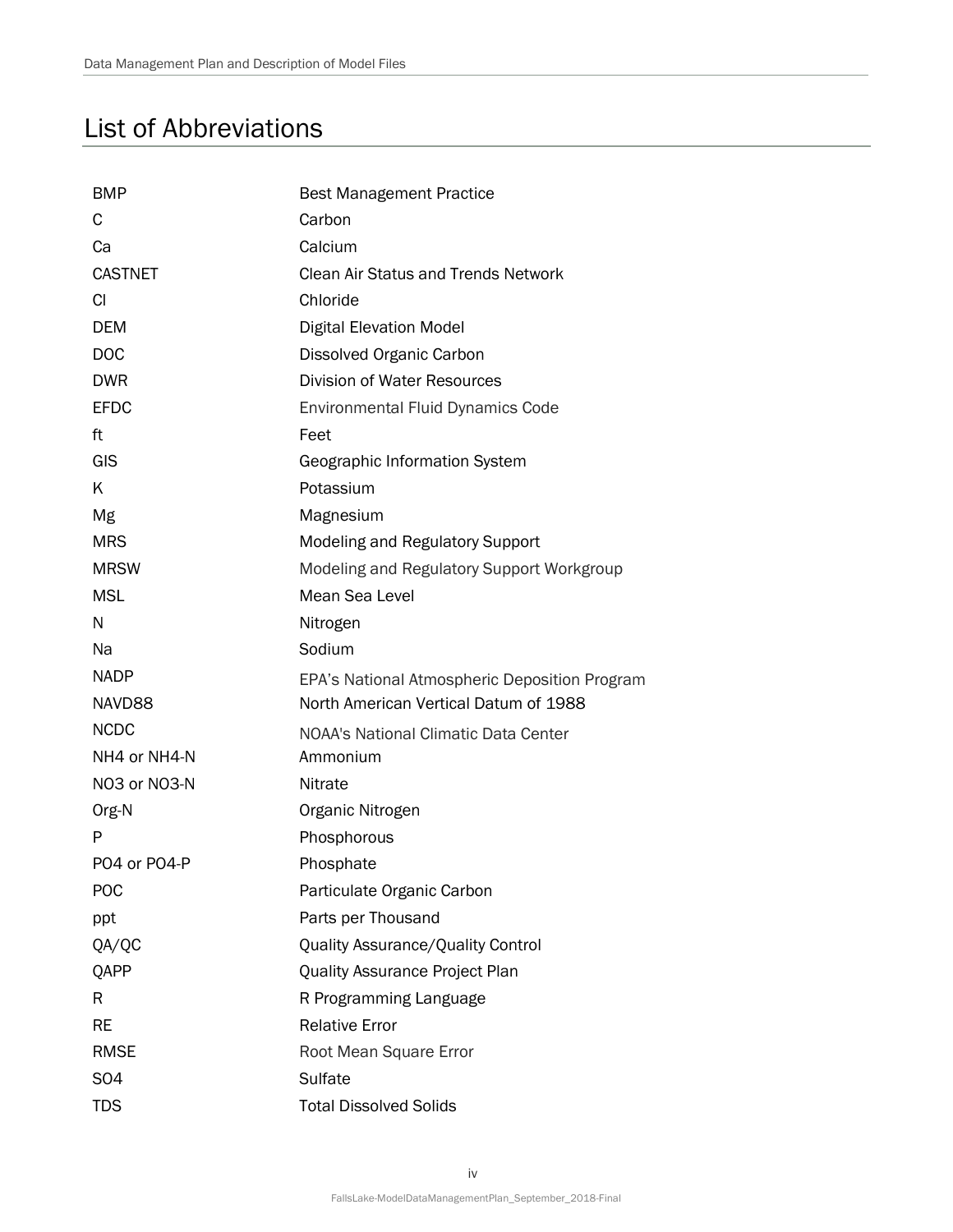| TN           | <b>Total Nitrogen</b>                        |
|--------------|----------------------------------------------|
| <b>TOC</b>   | <b>Total Organic Carbon</b>                  |
| <b>TON</b>   | <b>Total Organic Nitrogen</b>                |
| <b>TOP</b>   | Total Organic Phosphorous                    |
| TP           | <b>Total Phosphorous</b>                     |
| <b>TSS</b>   | <b>Total Suspended Solids</b>                |
| <b>UNRBA</b> | Upper Neuse River Basin Association          |
| <b>USACE</b> | United States Army Corps of Engineers        |
| <b>UTM</b>   | Universal Transverse Mercator                |
| <b>WARMF</b> | Watershed Analysis Risk Management Framework |
|              |                                              |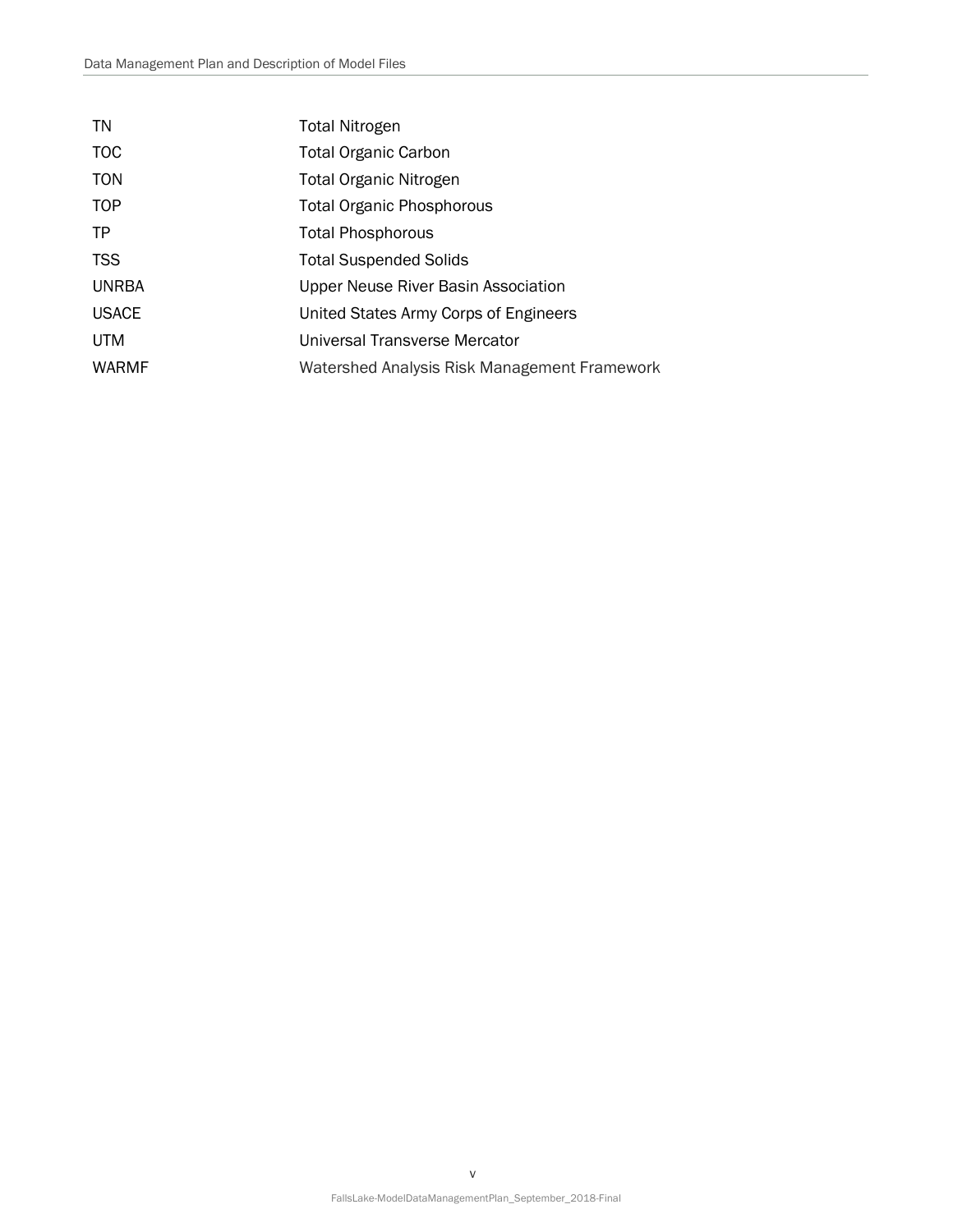## <span id="page-5-0"></span>Section 1: Introduction and Purpose

The Upper Neuse River Basin Association (UNRBA) has developed a Modeling Quality Assurance Project Plan (QAPP) for the UNRBA Modeling and Regulatory Support (MRS) Project. The MRS Project includes updating, revising, and improving the existing lake and watershed models developed previously for Falls Lake. The lake is drained by 771 square miles of the Upper Neuse River Basin (HUC8: 03020201) and extends 22 miles (at normal conservation pool elevation) from the lake arm at the confluence of the Eno and Flat Rivers to the Falls Lake dam (Figure 1). Major tributaries to the reservoir include the Eno River, Flat River, Little River, and Knap of Reeds, Ellerbe, Ledge, Lick, Beaverdam and New Light Creeks.



Figure 1. Falls Lake and Watershed Drainage

<span id="page-5-1"></span>The updated lake and watershed models will support the reexamination of the current Nutrient Management Strategy, with specific reference to Stage II of the Falls Lake Rules (NCAC 15A 02B.0275(5)). Four models are currently under development to support the reexamination:

- The Watershed Analysis Risk Management Framework (WARMF) model has been selected to simulate watershed hydrology, runoff and loading of sediment, nutrients and organic matter to Falls Lake.
- The lake module in WARMF (one dimensional with vertical stratification) will be developed for Falls Lake and several larger impoundments in the watershed.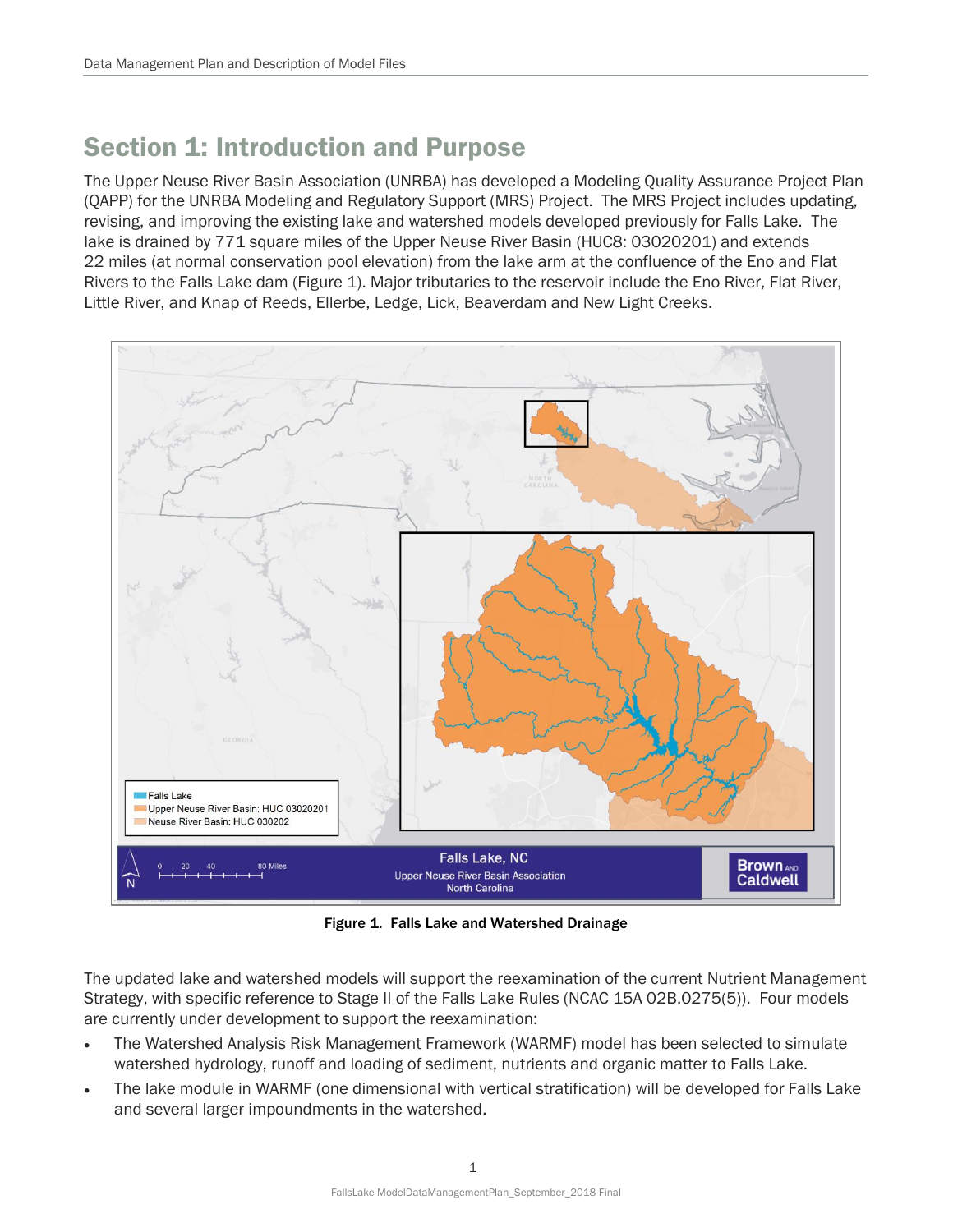- The Environmental Fluid Dynamics Code (EFDC) model has been selected to simulate 3-dimensional hydrodynamics, sediment transport, water quality, eutrophication, and sediment diagenesis processes in Falls Lake.
- A statistical lake model will be developed to supplement the three mechanistic models listed above. It will also be used to evaluate uncertainty and link water quality to designated uses for the lake as established through North Carolina's water quality standards.

The Modeling QAPP was drafted during the first year of the UNRBA MRS Project in FY2017. The QAPP was finalized during the second year of the project (FY2018) and approved by the NC Division of Water Resources (DWR) on March 1, 2018. The QAPP guides the development and application of the models to support the reexamination and was developed with input from the UNRBA Modeling and Regulatory Support Workgroup (MRSW). During development of the Modeling QAPP, the MRSW requested development of a Data Management Plan to describe the management and quality assurance procedures for model input and output data. This document serves as the Data Management Plan for the MRS Project. As this document provides additional detail on data management, no formal approval by DWR is required. The existing, approved QAPP for the modeling effort stands as the agency's approval of the modeling effort under the Falls Lake reexamination component of the rules. This document will be distributed to DWR and other interested parties as part of the stakeholder engagement of the MRS project.

## <span id="page-6-0"></span>Section 2: Overview of Input Data Management

The UNRBA MRS Project requires data from a variety of sources, each with its own preferred formats and data structures. This diversity means that any data received may need to be reformatted, transformed, , or combined to create model input files and calibration datasets. Unfortunately, each step of this process has the potential to introduce errors or inadvertent omissions while also decreasing transparency.

Clear documentation of data provenance—the data origins and processes by which they arrived in their current state—is an essential component of the UNRBA's modeling framework. To fully document data provenance, the modeling team has adopted a process that meets the following three criteria. First, original data files must be preserved exactly as received. Second, any changes to the data received (from the original file) must be clearly documented, justified, and available for review. And third, all changes must be reproducible—that is, additional copies of the output file should be able to be regenerated from the original data source as needed.

To achieve these goals, all data files received will be given read-only permissions and archived in their original state upon receipt. If the original file does not contain all necessary original metadata, a text file describing the file's origins will be created to include the source organization, contact details, date received, period covered by the file, and other pertinent information as appropriate.

## <span id="page-6-1"></span>2.1 Discrete Data

For each discrete data file, an automated and reproduceable R-project script will read the original file, perform all necessary transformations, and save the transformed data as needed for modeling. The R programming language (R Core Team 2017) can read from, and write to, many file formats, including text files, databases, Microsoft Excel files, shape files, and geodatabases. The transformation R scripts will be designed to automatically produce html log files ("R notebooks") which contain the R-code along with clear, human-readable documentations of each change and its justification. The R notebook file will serve as a complete record of the data provenance (origin and manipulations) and can be used to re-generate model input files from the original data files as needed.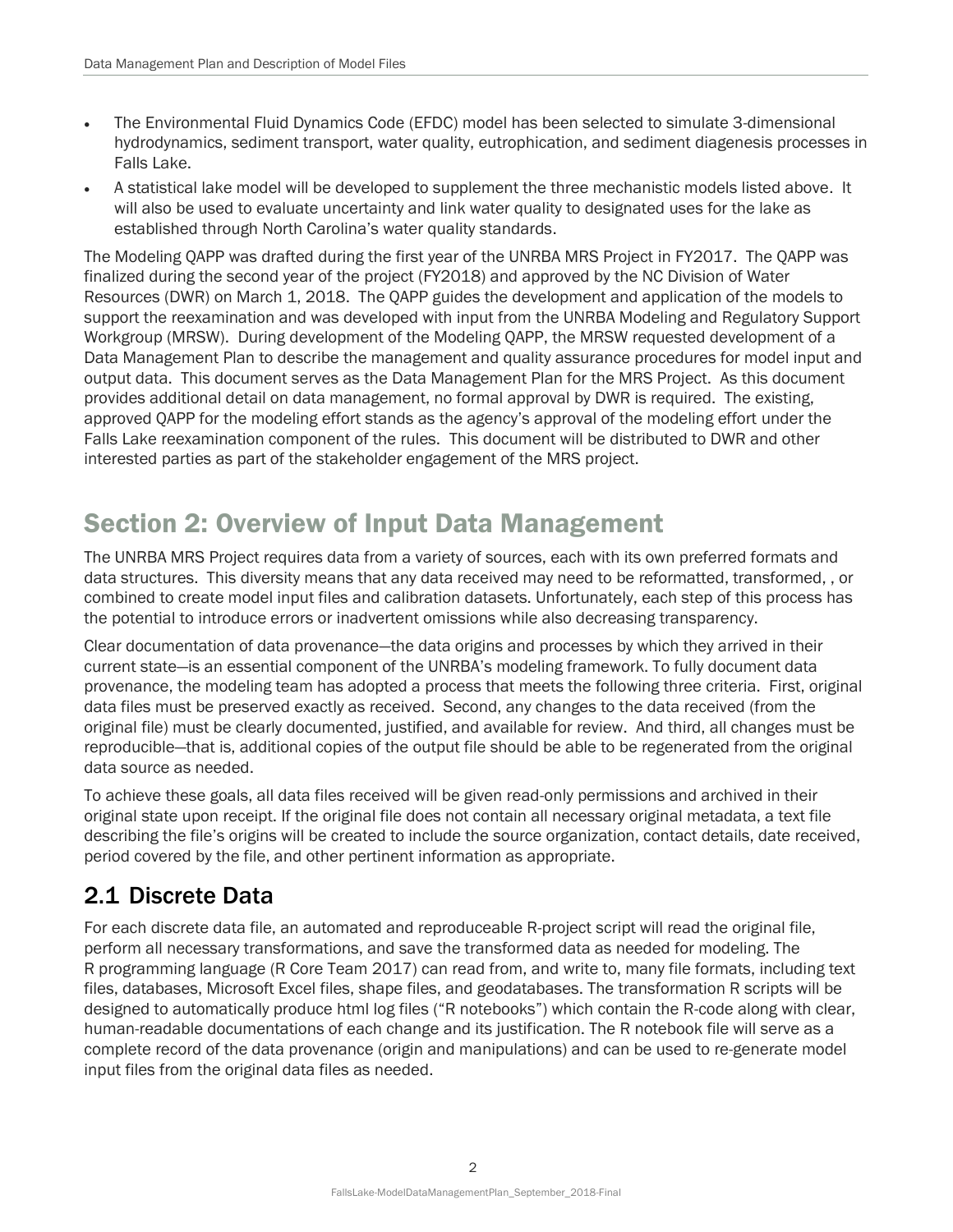In addition to keeping track of data provenance, the approach described above provides an opportunity to embed both tabular and graphical summaries within the html R notebooks which can provide visual verifications of the data. Any questions about data quality arising from the visualization can be flagged within the R notebook, investigated, and any conclusions or changes to the data can be clearly recorded and justified.

For the discrete data used as model boundary conditions, initial conditions, calibration and validation for the lake hydrodynamic and water quality model, the original data without any data manipulation will be provided to the lake hydrodynamic and water quality modeling team. For quality control, source of the data, any unit conversion, any data formatting, transformation and gap filling, coordinate system re-projection if needed will be documented in a designated project log book with date and author. Any datasets or data points that are believed to be unreliable and are not used for model boundary and initial conditions, calibration and validation will be documented as well in the log book with date and author.

## <span id="page-7-0"></span>2.2 Spatial Data

ArcGIS is the Geographic Information System (GIS) platform that will be used to display and analyze spatial data. Common spatial data formats include raster datasets (e.g., gridded data such as land cover datasets), vector datasets (e.g., shapefiles such as stream networks), and point datasets (e.g., sampling locations and onsite wastewater treatment systems).

ArcGIS contains a comprehensive collection of spatial analysis tools for modeling various situations. The management of digital data demands the use of QA/QC parameters throughout the project to maintain data integrity. With the increased dissemination of digital data, this aspect of GIS management is most important. The quality of digital data can be ensured with management focused in three fundamental areas. The initial project management component is the first phase. Maintenance of QA/QC procedures throughout the project is the second phase, followed by final quality assurance checks prior to data delivery.

Managing a GIS project can be difficult without a QA/QC protocol. Since there can be subtasks, multiple workers, and various forms of output, the margin for error can be quite large. From conception to data delivery, a project should pass through a series of checks which are established control measures. The range of acceptable values sought by the control measures are quality assurance parameters. Project progress is directly proportional to the level of confidence in the data.

To produce high-quality map products and perform accurate data analysis, the source database must be of high quality and well maintained. ArcGIS includes Data Reviewer which is the QC tool for ArcGIS data. ArcGIS Data Reviewer allows the management of quality control and data analysis. Data Reviewer provides a complete system for automating and simplifying data quality control, which can quickly improve the integrity of the data.

ArcGIS Data Reviewer consists of a series of tools that support both automated and visual analysis of data. Data Reviewer can be used to detect anomalies with features, attributes, and relationships in databases. Data checks contain the analysis rules and can be scheduled to run automatically or run as necessary. Results of the analysis are logged in a Reviewer session, which is used to manage the life cycle of the analysis. Depending on the type of analysis being performed, the anomaly can be corrected as part of database maintenance or investigated further. The ArcGIS data analysis consists of:

- Spatial checks: Spatial checks analyze the spatial relationships of features.
- Attribute checks: Attribute checks analyze the attribute values of features and tables. This can be simple field validation like a geodatabase domain or with more complex attribute dependencies.
- **Feature integrity checks:** Feature integrity checks analyze the properties of features. Feature integrity checks ensure that the collection rules are followed for each feature class.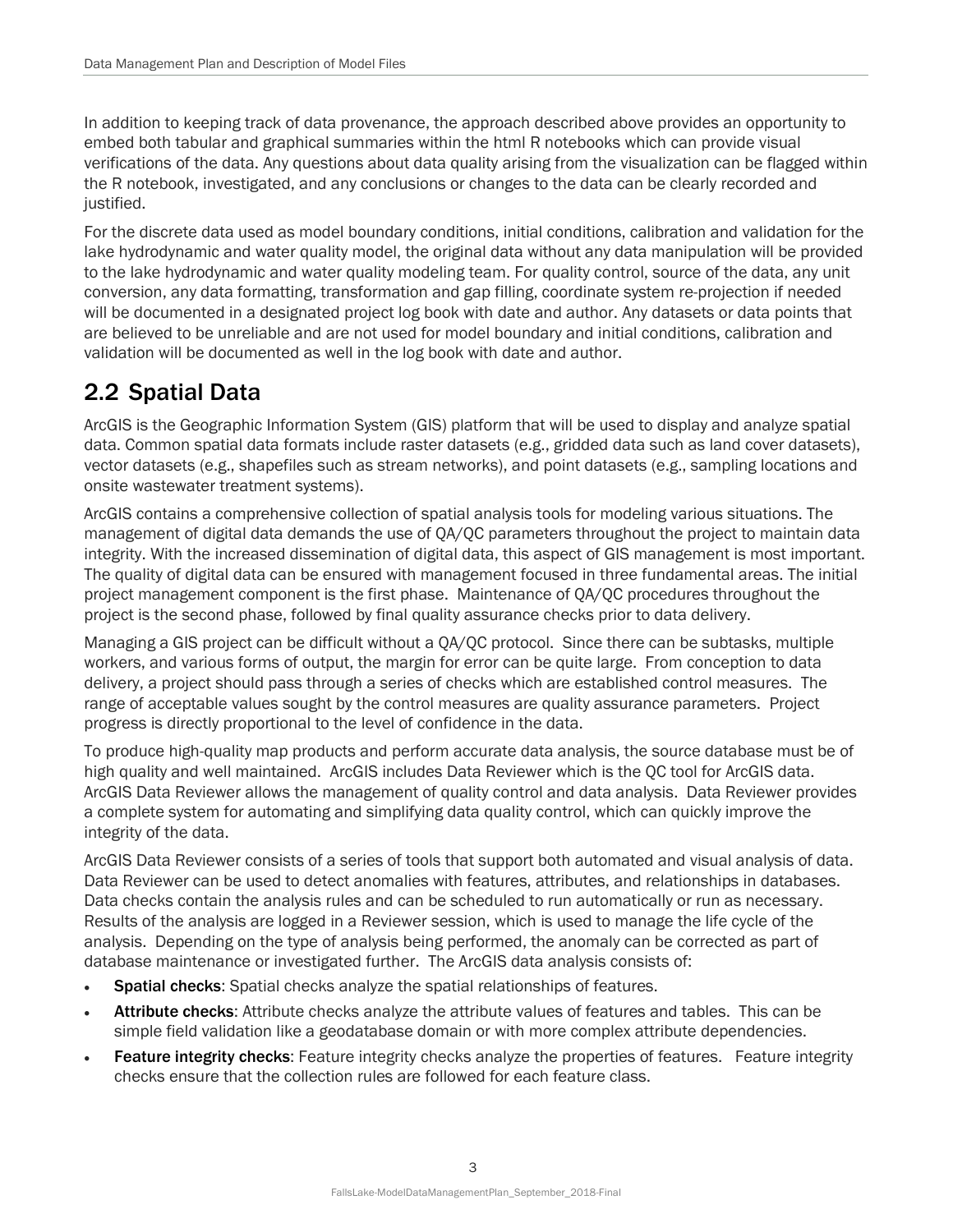- **Metadata checks:** Metadata checks analyze the metadata information of the feature datasets and feature classes. Metadata can contain critical information about the source used to collect the derived data which can significantly impact the reliability of the data.
- **Managed data reviews:** Managed review of data is essential to complete data analysis. Whether reviewing the data through automated checks or visually, it is essential to examine the integrity of the entire database.

## <span id="page-8-0"></span>Section 3: WARMF Model Data Processing and Management

WARMF is a stand-alone watershed and lake modeling software package which can be applied to any watershed. The WARMF model framework simulates the chemical and physical processes in a watershed and its surface water network of streams and lakes. A WARMF application is divided into catchments, river segments, and reservoir segments through which water and its chemical constituents are routed. Water volume balance, heat balance, and mass balance of each chemical constituent are maintained in each model element. WARMF includes its own graphical user interface through which the user can access the model's inputs and outputs and a separate simulation engine executable file.

### <span id="page-8-1"></span>3.1 Overview of Files

WARMF is provided as a set of install files which includes the program files for the software and the application files for a particular application such as the Falls Lake watershed. There are three directories into which files are installed: the computer system directory (often c:\windows\system), the WARMF directory (c:\WARMF by default), and the project subdirectory (c:\WARMF\Falls\_Lake). Table 1 lists the files installed with WARMF and the application files that will be developed for the Falls Lake watershed and lake.

<span id="page-8-3"></span>

| <b>Table 1. WARMF Files</b>   |                                                                                                                                                                                                                                                                                                                                                                                                                     |  |  |  |
|-------------------------------|---------------------------------------------------------------------------------------------------------------------------------------------------------------------------------------------------------------------------------------------------------------------------------------------------------------------------------------------------------------------------------------------------------------------|--|--|--|
| <b>Directory</b>              | <b>Files Installed</b>                                                                                                                                                                                                                                                                                                                                                                                              |  |  |  |
| System                        | owl52f.dll, ss32d25.dll, bds52f.dll, bw322000c.dll, bw320007.cdll, bw320009.dll,<br>bwcc32.dll, cw3230.dll, edt32d30.dll, olch2d32.dll                                                                                                                                                                                                                                                                              |  |  |  |
| WARMF Program                 | Graphical user interface files: warmf.exe, stavshp.dll, stdialog.dll, stedit.dll, stmap.dll,<br>ststream.dll, stutils.dll<br>Simulation engine: model.exe<br>Default coefficient files: untitled.coe, untitled.con<br>User's Guide: WARMF Users Guide.pdf<br><b>Technical Documentation: WARMFTechDoc.pdf</b><br>WARMFSetupWithBASINS v6 2.pdf<br>WARMFSetupWithBASINS4 v6 2.pdf<br><b>Coefficient File Key.pdf</b> |  |  |  |
| <b>Falls Lake Application</b> | Project files: *.WSM, *.WSH, *.CON<br>Model coefficient files: *.COE<br>Time series data files: *.MET, *.AIR, *.PTS, *.FLO, *.ORH, *.OLH, *.ORC, *.OLC<br>Output files: *.CAT, *.RIV, *.LAK, *.PSM, *.QWQ                                                                                                                                                                                                           |  |  |  |

## <span id="page-8-2"></span>3.2 Input Files

The data used to create a WARMF application comes from a variety of sources and formats. WARMF model data needs can be divided into three categories: spatial data, time series input data, and time series data used to calibrate the model.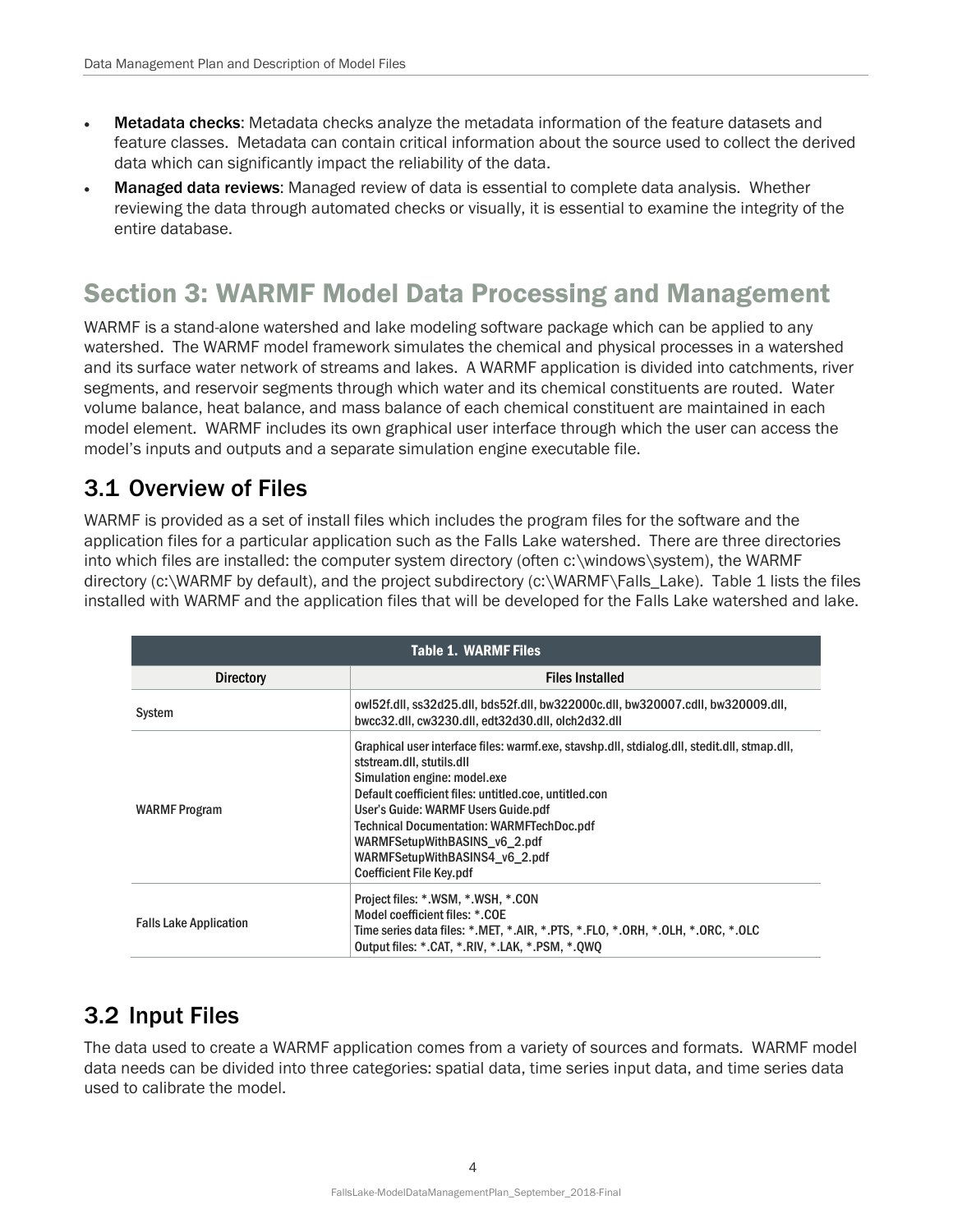Table 2 shows spatial data which provide key inputs to WARMF for the Falls Lake watershed. These parameters do not vary over the course of a simulation. Digital elevation model (DEM) data encompassing the watershed is processed in GIS software to determine the slope and aspect of each grid cell. The stream locations are then fixed within the DEM grid. The flow paths through the DEM are calculated by determining the direction of maximum slope between each grid cell and its eight neighbors. From this it can be determined which grid cells are in the contributing watershed of each river segment. Those contributing grid cells are then grouped as catchment areas for each stream segment. The slopes of each cell within each catchment area are averaged to determine the catchment slope. A vector sum is calculated for the aspect of each grid cell to determine the net catchment aspect. The slope and aspect attributes are stored with the attribute table of the catchment boundaries shapefile and imported into WARMF. River segment lengths and upstream and downstream bed elevations are calculated from the digital elevation model and stored as attributes with the river shapefile. The tributary connections from catchments to river segments and between river segments are saved with the river shapefile attribute table, which is then imported into WARMF. Reservoir boundaries are imported into WARMF but attributes of the reservoirs are entered manually within WARMF.

<span id="page-9-0"></span>

| <b>Table 2. Spatial Data Sources</b>        |                                                                                                                                                                                                                               |  |  |  |
|---------------------------------------------|-------------------------------------------------------------------------------------------------------------------------------------------------------------------------------------------------------------------------------|--|--|--|
| Data Type                                   | <b>Application in WARMF</b>                                                                                                                                                                                                   |  |  |  |
| <b>Topography (Digital Elevation Model)</b> | GIS calculations determine catchment delineation, shape, slope, and aspect as well as<br>river slope, length, and bed elevations                                                                                              |  |  |  |
| <b>Stream &amp; Lake Locations</b>          | Used to place surface waters on the WARMF model grid and determine physical properties<br>such as length and area                                                                                                             |  |  |  |
| Land Use / Land Cover                       | GIS data is overlaid with catchment boundaries to determine the percentage of each land<br>use in each catchment                                                                                                              |  |  |  |
| <b>Soils</b>                                | Used to estimate soil horizon thickness, thickness, and hydraulic conductivity in<br>catchments                                                                                                                               |  |  |  |
| <b>Onsite Wastewater Systems</b>            | GIS data of onsite wastewater systems is overlain with catchment boundaries to estimate<br>the population served by onsite wastewater systems in each catchment                                                               |  |  |  |
| <b>Fertilizer Use</b>                       | Estimated fertilizer use is entered for each month of the year for each land use. This can<br>vary spatially but limited data often requires an assumption of uniform practices within<br>each land use across the watershed. |  |  |  |
| <b>Best Management Practices</b>            | WARMF accepts inputs of BMPs such as buffer strips, detention ponds, street sweeping,<br>and cattle fencing. This information may be available in GIS format or for individual sites.                                         |  |  |  |

Time series inputs required to drive WARMF model simulations are listed in Table 3. Table 4 shows the time series data which are not necessary to run the model but are used to evaluate the model calibration (i.e., these times series are compared to model output to test the accuracy of the model). All these files are in text format so they can be viewed and edited from within the WARMF graphical user interface or from a text editor. The modeling team accepts the data in its native format and formats it for input to the WARMF model. The primary method used to format the data will rely on the R statistical package as described above. R allows the user to track each step in the formatting process and provides assurances and quality checks that the raw data was transformed and formatted accurately. Each line of the WARMF time series files contains a data source column which indicates the original source of the data. The modeling team will archive the original raw data, the R processing code, and processed model input file.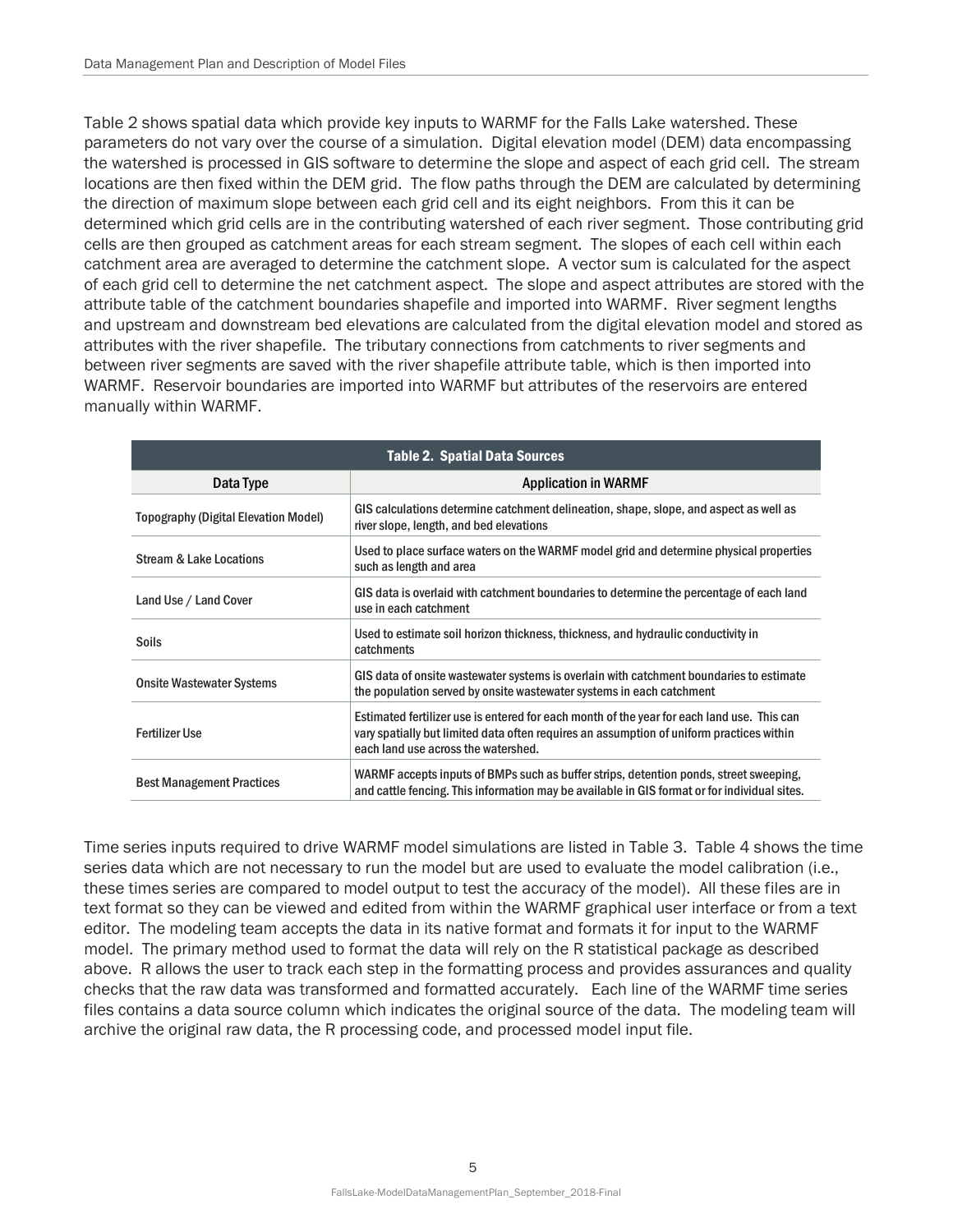<span id="page-10-0"></span>

| Table 3. Time Series Model Input Data      |                                                                                                                                                                                                                                                                |  |  |  |
|--------------------------------------------|----------------------------------------------------------------------------------------------------------------------------------------------------------------------------------------------------------------------------------------------------------------|--|--|--|
| <b>Type of Data</b>                        | Data Source                                                                                                                                                                                                                                                    |  |  |  |
| Meteorology                                | Data from national, state, and local sources is compiled and<br>stored in WARMF meteorology (*.MET) text files for each site.<br>Each catchment and reservoir has a .MET file assigned to it with<br>rainfall and temperature adjustment factors.              |  |  |  |
| <b>Rain Chemistry</b>                      | Data from national, state, and local sources is compiled and<br>stored in WARMF air & rain chemistry (*.AIR) text files for each<br>site. Each catchment and reservoir has a .AIR file assigned to it.                                                         |  |  |  |
| <b>Air Chemistry</b>                       | Data from national, state, and local sources is compiled and<br>stored in WARMF air & rain chemistry (*.AIR) text files for each<br>site. Each catchment and reservoir has a .AIR file assigned to it.                                                         |  |  |  |
| <b>Point Sources</b>                       | Data from national, state, and local sources is compiled and<br>stored in WARMF point source (*.PTS) text files for each<br>discharger. Each point source is assigned to the surface water<br>segment or land catchment to which they discharge.               |  |  |  |
| <b>Reservoir Releases &amp; Diversions</b> | Data for controlled flows is compiled from national, state, and<br>local sources and stored in WARMF managed flow (*.FLO) text<br>files for each site. Each managed flow file is assigned to the<br>water body in the model from which the water is withdrawn. |  |  |  |

<span id="page-10-1"></span>

| <b>Table 4. Time Series Model Calibration Data</b> |                                                                                                                                                                                                                                                                                                                                                                                |  |  |  |
|----------------------------------------------------|--------------------------------------------------------------------------------------------------------------------------------------------------------------------------------------------------------------------------------------------------------------------------------------------------------------------------------------------------------------------------------|--|--|--|
| Observed Hydrology                                 | Data for measured stream flow, stream depth, reservoir surface elevation,<br>reservoir volume, and reservoir spill is compiled from national, state, and local<br>sources into WARMF observed river hydrology (*. ORH) and observed reservoir<br>hydrology (*. OLH) text files. Each file is assigned to the water body in WARMF<br>corresponding to where data was collected. |  |  |  |
| <b>Observed Water Quality</b>                      | Data for measured stream and reservoir water quality is compiled from national.<br>state, and local sources into WARMF observed river chemistry (*.ORC) and<br>observed reservoir chemistry (*. OLC) text files. Each file is assigned to the water<br>body segment in WARMF corresponding to where data was collected.                                                        |  |  |  |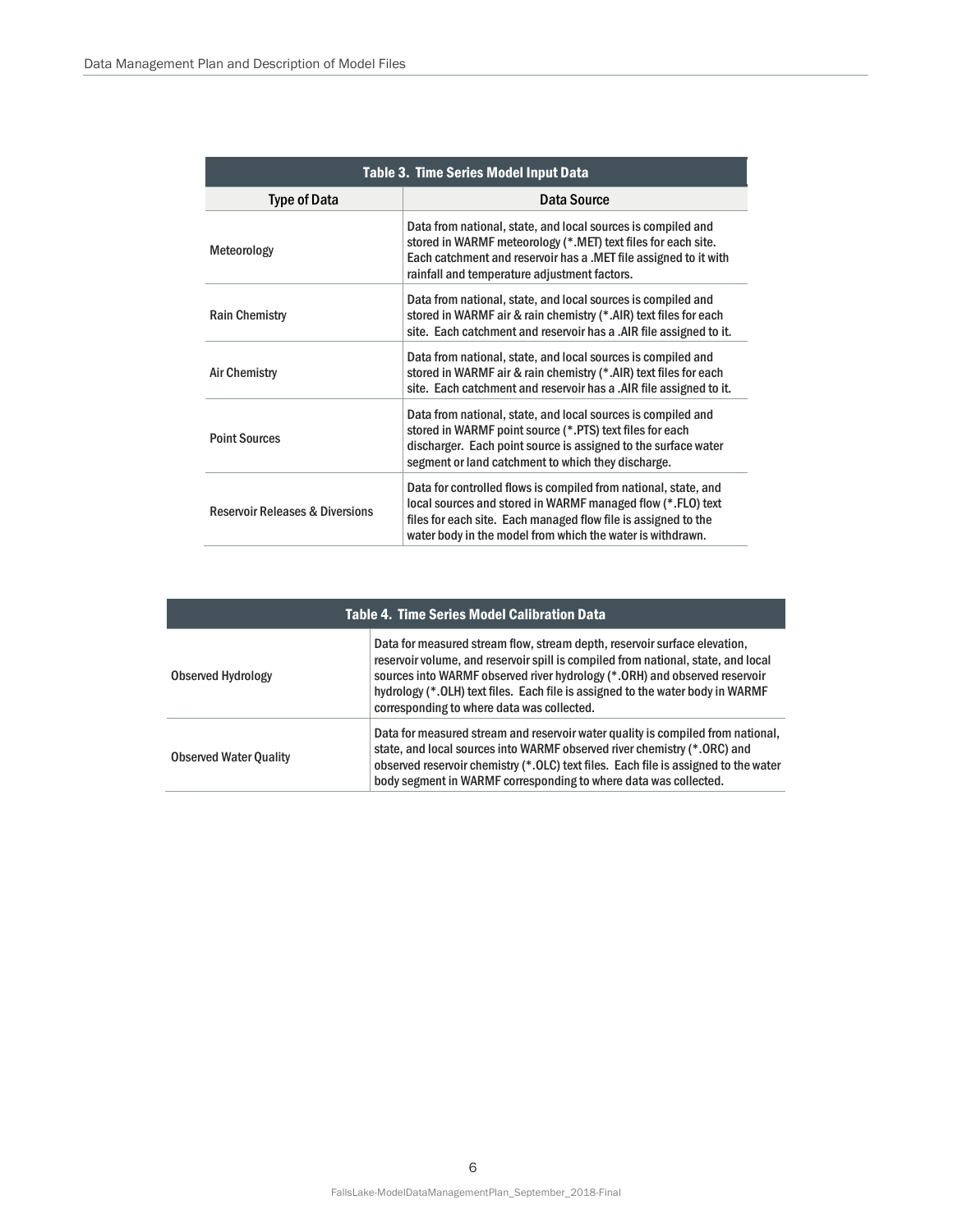The WARMF Data Module is used to find errors in the original data and ensure faithful processing into the WARMF data format. This module can be viewed in table view (Figure 2) or graphical view (Figure 3). It provides an additional quality assurance step in the development of the model. In graphical view, WARMF can display each parameter by site. Figure 3 shows an example observed river chemistry (.ORC) file made by processing US Geological Survey measured water quality data. It is the same data shown in Figure 2, but in graphical form. The user can click on each parameter for a graphical display. Outliers can be identified from the graph and checked against the original data to ensure proper data processing. If the original data were found to be in error, the erroneous data point can be removed from the WARMF database in the Data Module. Any omissions of data and data filling will be documented in the modeling team notes. The Data Module also shows average and standard deviation of plotted data which can be compared against statistics for the original data to ensure the data processing was done correctly. The Data Module is used to populate, edit, and display all WARMF time series data files: meteorology (\*.MET), air & rain chemistry (\*.AIR), point sources (\*.PTS), and managed flows (\*.FLO).

| <b>DO</b> Data Module<br>$-10$ $\times$                                                                                 |                                                                                                                                                                            |                                        |                               |                                         |                                  |                    |  |              |
|-------------------------------------------------------------------------------------------------------------------------|----------------------------------------------------------------------------------------------------------------------------------------------------------------------------|----------------------------------------|-------------------------------|-----------------------------------------|----------------------------------|--------------------|--|--------------|
| File Edit Module<br>Help                                                                                                |                                                                                                                                                                            |                                        |                               |                                         |                                  |                    |  |              |
| Type of data<br>File name                                                                                               | Observed Water Quality<br>Add Blank Rows to End of File<br>Graph<br>Insert or Delete Rows:<br>$\begin{array}{cc} \leftarrow & \text{Table} \end{array}$<br>USGS2085500.ORC |                                        |                               |                                         |                                  |                    |  |              |
| Select Rows, Ctrl+Ins or Ctrl+De<br>Name WQ data measured by USGS above Lake Michie<br>36.1828<br>Longitude<br>Latitude |                                                                                                                                                                            |                                        |                               |                                         |                                  |                    |  | $-78.8789$   |
| Date                                                                                                                    | <b>Time</b>                                                                                                                                                                | <b>Total Kjeldahl Nitrogen</b><br>mg/l | <b>Total Nitrogen</b><br>mg/l | <b>Total Suspended Sediment</b><br>mg/l |                                  | <b>Data Source</b> |  |              |
| 02/20/2004                                                                                                              | 00:00                                                                                                                                                                      | 0.24                                   | 0.6                           |                                         | 8 USGS 2085500                   |                    |  |              |
| 04/08/2004                                                                                                              | 00:00                                                                                                                                                                      | 0.28                                   | 0.42                          |                                         | 8 USGS 2085500                   |                    |  |              |
| 05/03/2004                                                                                                              | 00:00                                                                                                                                                                      | 2.1                                    | 2.5                           |                                         | 136 USGS 2085500                 |                    |  |              |
| 06/04/2004                                                                                                              | 00:00                                                                                                                                                                      | 0.39                                   | 0.59                          |                                         | 17 USGS 2085500                  |                    |  |              |
| 07/23/2004                                                                                                              | 00:00                                                                                                                                                                      | 0.4                                    | 0.5                           |                                         | 10 USGS 2085500                  |                    |  |              |
| 08/30/2004                                                                                                              | 00:00                                                                                                                                                                      | 0.64                                   | 0.79                          |                                         | 124 USGS 2085500                 |                    |  |              |
| 10/05/2004                                                                                                              | 00:00                                                                                                                                                                      | 0.26                                   | 0.47                          |                                         | 5 USGS 2085500                   |                    |  |              |
| 11/22/2004                                                                                                              | 00:00                                                                                                                                                                      | 0.29                                   | 0.61                          |                                         | 4 USGS 2085500                   |                    |  |              |
| 12/21/2004                                                                                                              | 00:00                                                                                                                                                                      | 0.2                                    | 0.86                          |                                         | 5 USGS 2085500                   |                    |  |              |
| 02/11/2005                                                                                                              | 00:00                                                                                                                                                                      | 0.25<br>0.3                            | 0.61                          |                                         | 5 USGS 2085500                   |                    |  |              |
| 04/07/2005                                                                                                              | 00:00<br>00:00                                                                                                                                                             | 0.25                                   | 0.57                          |                                         | 8 USGS 2085500<br>7 USGS 2085500 |                    |  |              |
| 06/02/2005<br>07/29/2005                                                                                                | 00:00                                                                                                                                                                      | 0.44                                   | 0.5<br>0.47                   |                                         | 2 USGS 2085500                   |                    |  |              |
| 11/21/2005                                                                                                              | 00:00                                                                                                                                                                      | 0.3                                    | 0.33                          |                                         | 8 USGS 2085500                   |                    |  |              |
| 12/16/2005                                                                                                              | 00:00                                                                                                                                                                      | 0.96                                   | 1.3                           |                                         | 222 USGS 2085500                 |                    |  |              |
| 03/30/2006                                                                                                              | 00:00                                                                                                                                                                      | 0.25                                   | 0.28                          |                                         | 3 USGS 2085500                   |                    |  |              |
| 05/31/2006                                                                                                              | 00:00                                                                                                                                                                      | 0.49                                   | 0.66                          |                                         | 8 USGS 2085500                   |                    |  |              |
| 06/14/2006                                                                                                              | 00:00                                                                                                                                                                      | 0.48                                   | 0.65                          |                                         | 29 USGS 2085500                  |                    |  |              |
| 08/04/2006                                                                                                              | 00:00                                                                                                                                                                      | 0.41                                   | 0.48                          |                                         | 4 USGS 2085500                   |                    |  |              |
| 10/18/2006                                                                                                              | 00:00                                                                                                                                                                      | 0.41                                   | 0.5                           |                                         | 8 USGS 2085500                   |                    |  |              |
| 11/16/2006                                                                                                              | 00:00                                                                                                                                                                      | 0.58                                   | 0.82                          |                                         | 72 USGS 2085500                  |                    |  |              |
| 01/30/2007                                                                                                              | 00:00                                                                                                                                                                      | 0.24                                   | 0.65                          |                                         | 3 USGS 2085500                   |                    |  |              |
| 03/07/2007                                                                                                              | 00:00                                                                                                                                                                      | 0.31                                   | 0.62                          |                                         | 6 USGS 2085500                   |                    |  |              |
| 04/16/2007                                                                                                              | 00:00                                                                                                                                                                      | 0.88                                   | 1.1                           |                                         | 88 USGS 2085500                  |                    |  |              |
| 05/30/2007                                                                                                              | 00:00                                                                                                                                                                      | 0.37                                   | 0.56                          |                                         | 6 USGS 2085500                   |                    |  |              |
| 10/02/2007                                                                                                              | 00:00                                                                                                                                                                      | 0.35                                   | 0.36                          |                                         | 1 USGS 2085500                   |                    |  |              |
| 12/11/2007                                                                                                              | 00:00                                                                                                                                                                      | 0.39                                   | 0.4                           |                                         | 2 USGS 2085500                   |                    |  |              |
|                                                                                                                         |                                                                                                                                                                            |                                        |                               |                                         |                                  |                    |  |              |
|                                                                                                                         |                                                                                                                                                                            |                                        |                               |                                         |                                  |                    |  |              |
| $\left  \cdot \right $                                                                                                  |                                                                                                                                                                            |                                        |                               |                                         |                                  |                    |  | $\mathbf{E}$ |

<span id="page-11-0"></span>Figure 2. WARMF Data Module (Table View)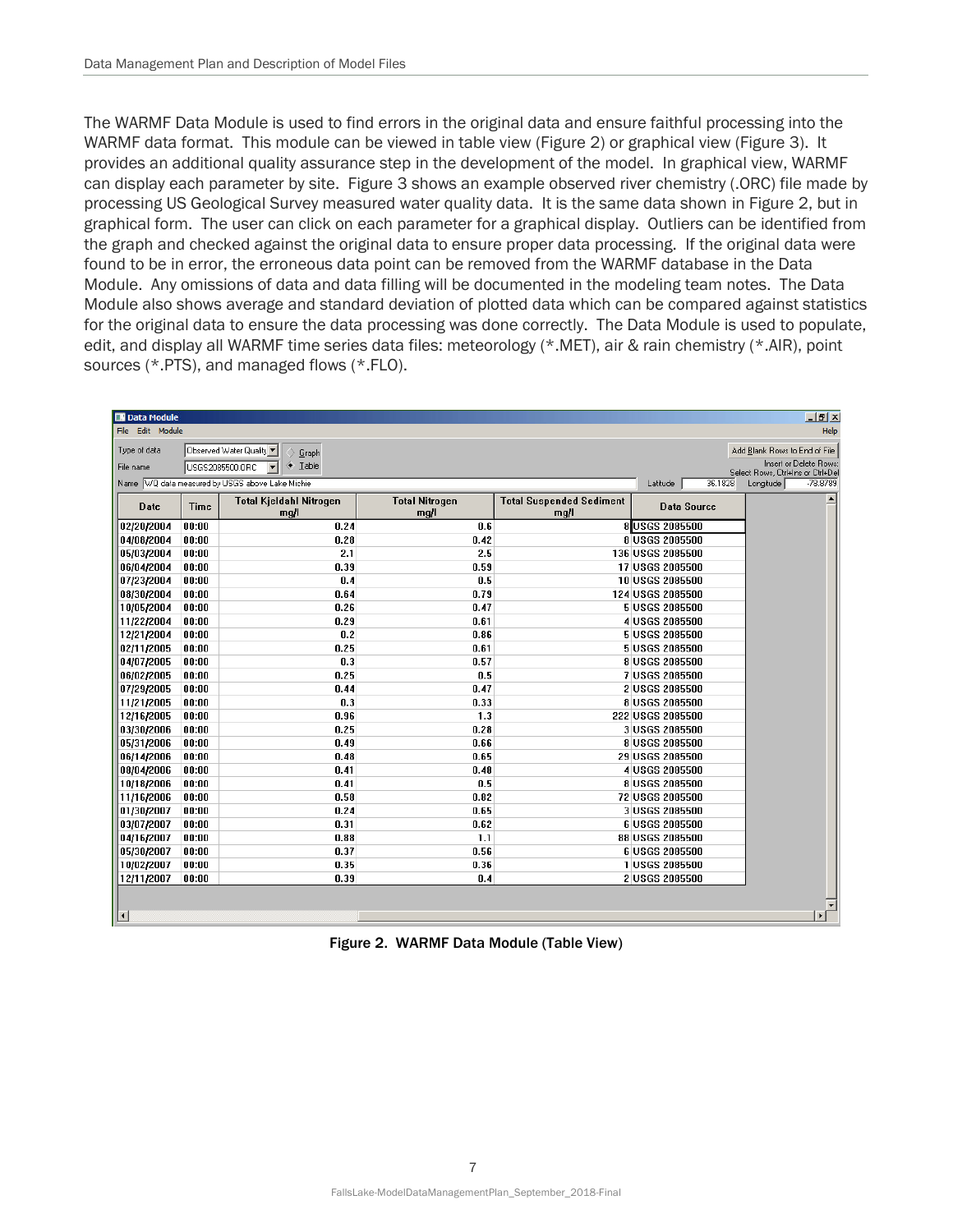

<span id="page-12-0"></span>Figure 3. WARMF Data Module (Graph View)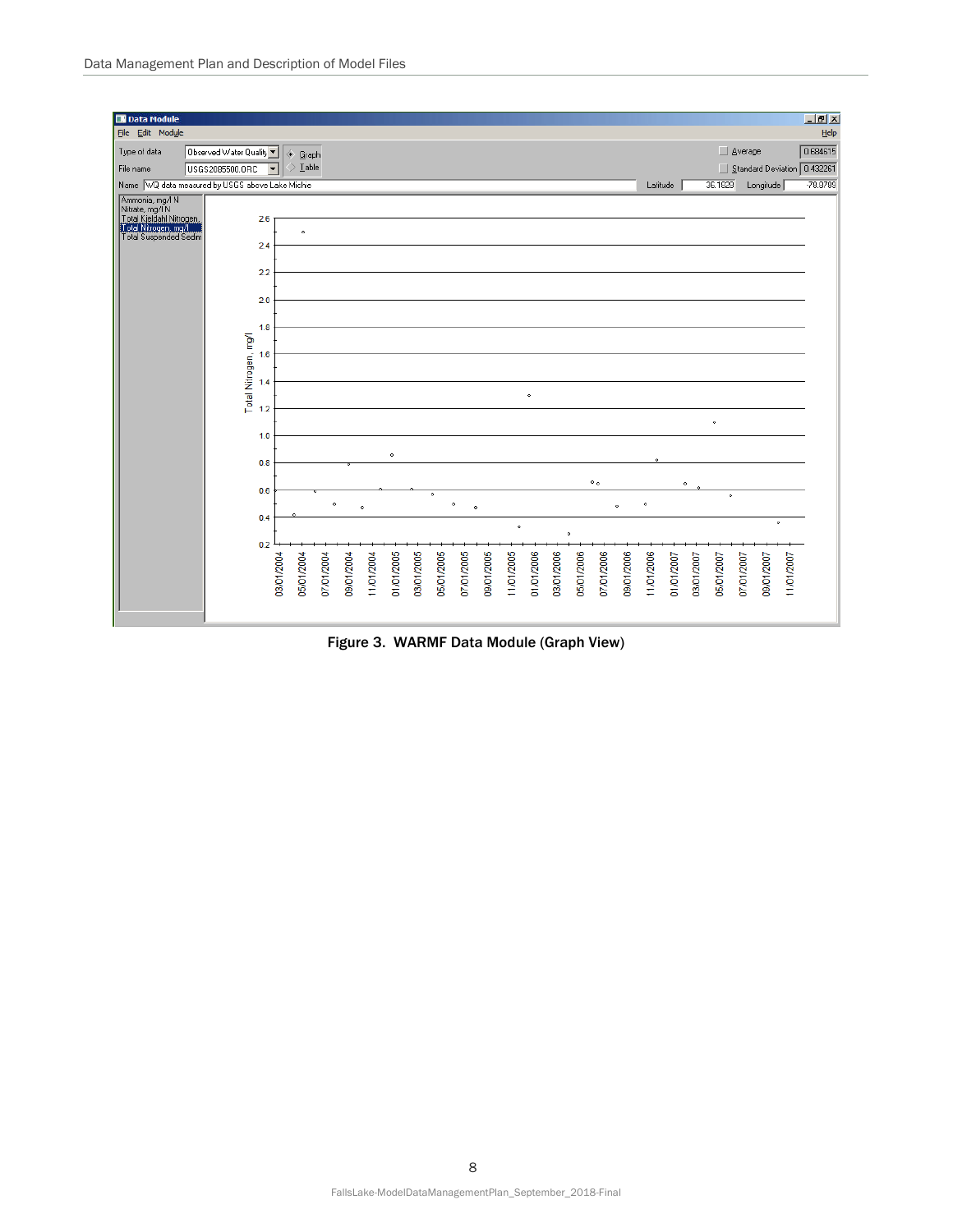### <span id="page-13-0"></span>3.3 Output Files

WARMF simulations are run on a daily or shorter time step. Classic output from WARMF provides the simulated values at each time step for each parameter in each catchment, river segment, and reservoir segment for which output is turned on. To maximize simulation speed and minimize the size of output files, they are saved in a binary format. The WARMF graphical user interface reads the output files and displays them graphically for comparison to observed data (Figure 4). In the figure, simulation results are shown in blue and observed data in black. It also can export the data to text files. The binary format for catchment (\*.CAT), river (\*.RIV), and reservoir (\*.LAK) output files is available from the modeling team on request for those who wish to write their own utility program to read and process the WARMF time series output files. WARMF also generates two additional output files used for viewing post-processed output in the graphical user interface. These are the loading output file (\*.PSM) and diversion output file (\*.QWQ). All output files have the same base name of the model scenario they have in common. For example, if a scenario were called Falls\_Lake1, the model coefficient file would be Falls\_Lake1.COE and the outputs generated by running a simulation with those coefficients would be Falls\_Lake1.CAT, Falls\_Lake1.RIV, Falls\_Lake1.LAK, Falls\_Lake1.PSM, and Falls\_Lake1.0WO.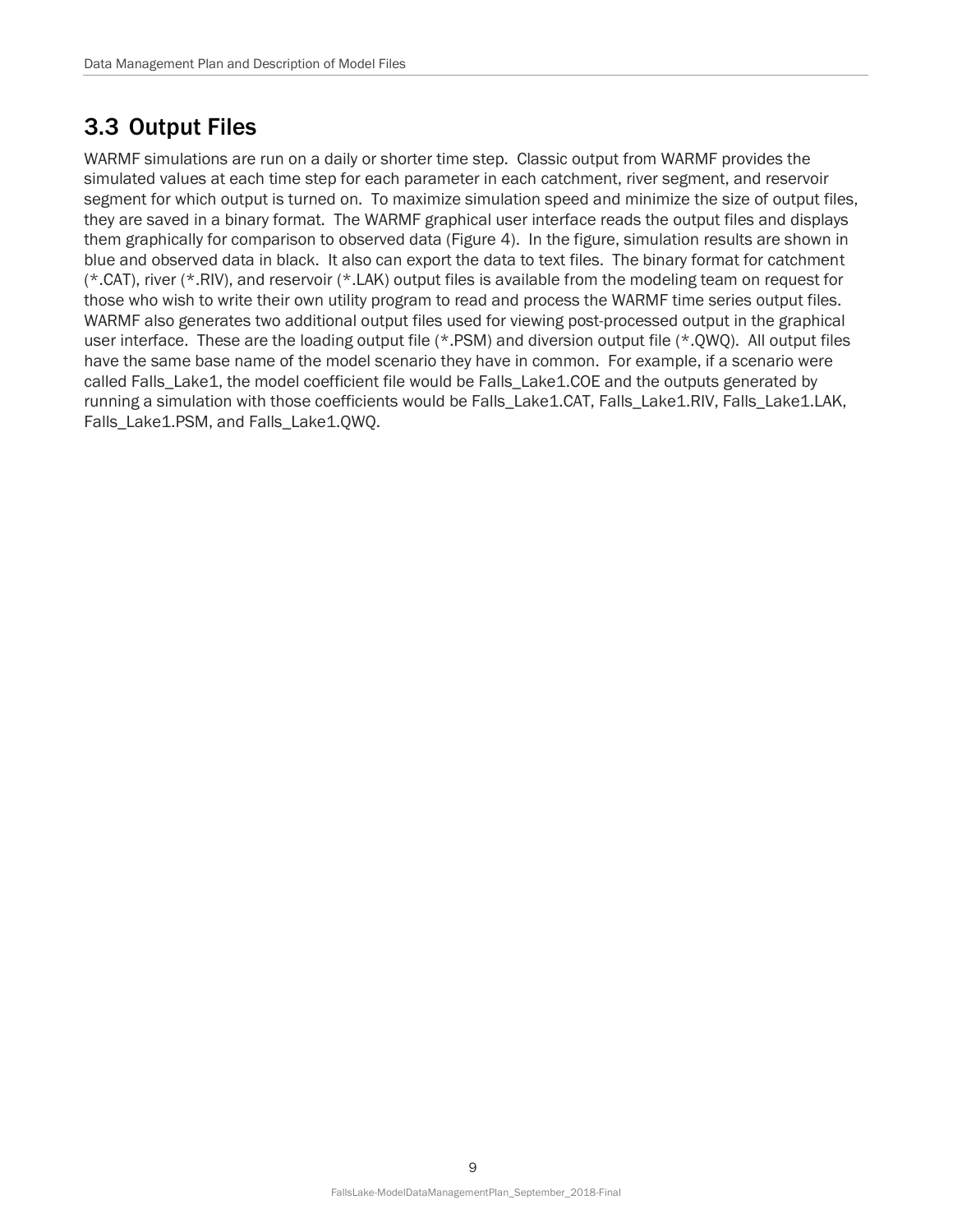

Figure 4. Example River Time Series Output

## <span id="page-14-1"></span><span id="page-14-0"></span>3.4 Model Calibration

Model calibration is the adjustment of model parameters which are not precisely known to minimize model error. Simulated historical hydrologic and water quality parameters are compared against measured data to determine model error. The calibration process is described in the WARMF User's Guide (Sheeder and Herr 2017) and in Herr and Chen (2012). The WARMF technical documentation describes how each of the model's parameters are used in a watershed simulation (Systech Water Resources 2017).

WARMF comes with the default set of simulated parameters shown in Table 5. The model architecture is flexible so it can simulate additional parameters as needed for an application. Calibration is performed for each parameter in a specific order. Hydrologic calibration is performed first because all water quality parameters depend on hydrology. The primary hydrologic parameters calibrated are flow in rivers and water surface elevation in reservoirs. Temperature is calibrated next because all chemical reactions are dependent upon temperature, and then hydrology calibration is rechecked and refined as needed because evaporation is dependent upon temperature. Suspended sediment is calibrated before ionic constituents because many of the ions adsorb to sediment particles. Conservative ions (Ca, Mg, K, Na, SO4, Cl) are then calibrated, followed by nutrients, phytoplankton, periphyton, and finally dissolved oxygen.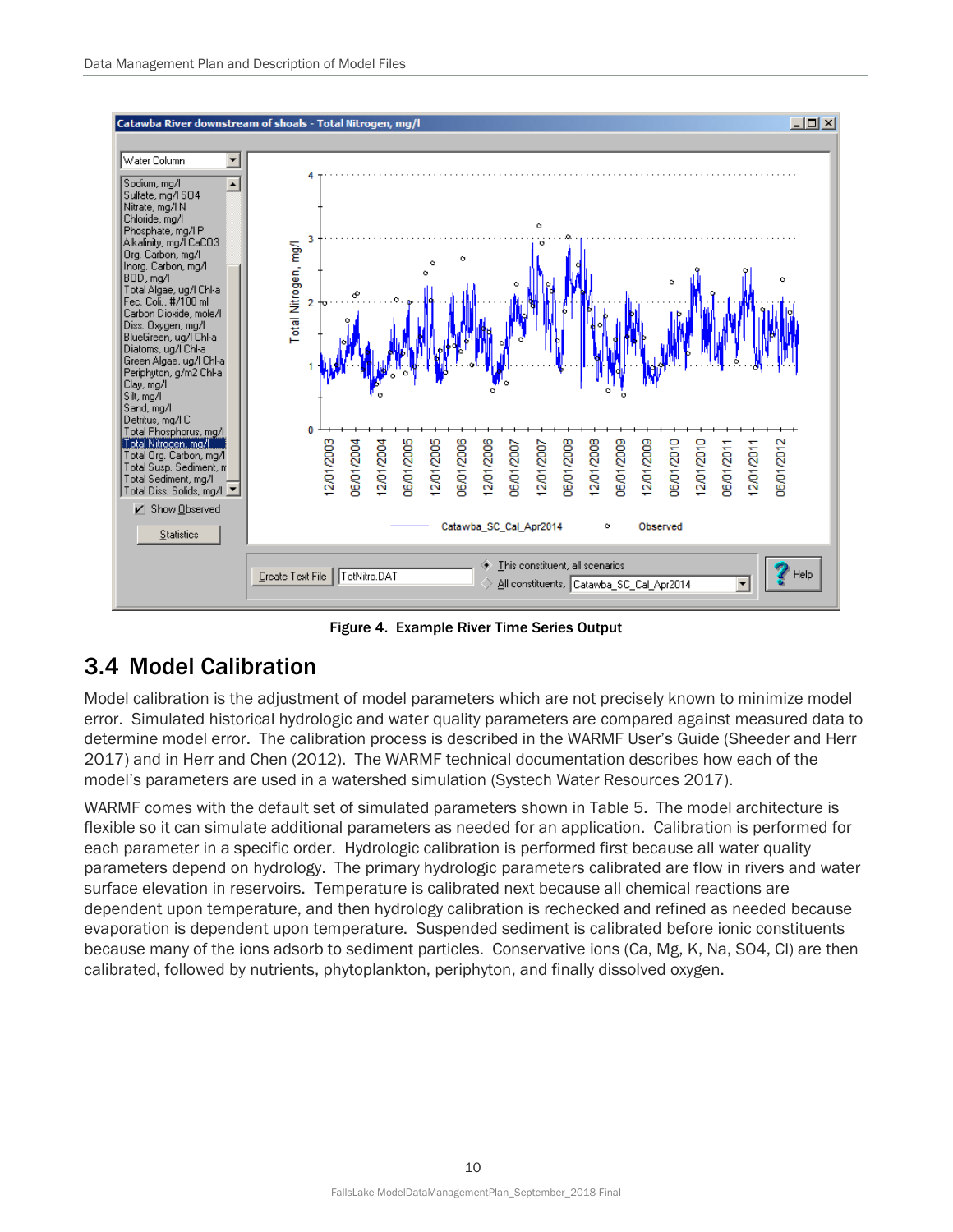<span id="page-15-4"></span>

| <b>Table 5. Default Parameters Simulated by WARMF</b>                                |                                                                                                                                                                         |  |  |  |
|--------------------------------------------------------------------------------------|-------------------------------------------------------------------------------------------------------------------------------------------------------------------------|--|--|--|
| <b>Type of Parameter</b>                                                             | <b>Specific Parameters</b>                                                                                                                                              |  |  |  |
| Hydrology                                                                            | Flow, depth, water surface elevation, volume, spill, velocity, snow<br>water depth, precipitation, irrigation, evapotranspiration,<br>evaporation                       |  |  |  |
| lonic constituents                                                                   | pH, NH <sub>4</sub> , Ca, Mg, K, Na, SO <sub>4</sub> , NO <sub>3</sub> , CI, PO <sub>4</sub> , inorganic carbon,<br>alkalinity                                          |  |  |  |
| Other water quality constituents                                                     | Temperature, organic carbon, silica, fecal coniform, biochemical<br>oxygen demand, dissolved oxygen, phytoplankton (3 types),<br>periphyton, detritus, clay, silt, sand |  |  |  |
| Composite parameters<br>(calculated from ionic and other water quality constituents) | Total phosphorus, total Kjeldahl nitrogen, total nitrogen, total<br>organic carbon, total phytoplankton, total dissolved solids, total<br>suspended sediment            |  |  |  |

Following standard laboratory notebook procedures, detailed records of each step taken to calibrate the WARMF model for Falls Lake and the watershed will be tracked in internal modeling logbook(s) that will be maintained by the modeling team for the Falls Lake project. The modeling logbook (electronic or hardcopy) will record dates, staff name, rationale and actions taken for assignment of a model coefficient/parameter, model run-ID, input and output filenames, outcome of model run, comments and significant findings. The purpose of maintaining a detailed modeling logbook is to provide the data and information needed for another person to be able to follow the steps taken and files created to develop and calibrate the WARMF model. A QA/QC checklist developed by the modeling team will be used to ensure adherence to the UNRBA Modeling Quality Assurance Project Plan available at [\(https://www.unrba.org/reexamination\)](https://www.unrba.org/reexamination).

### <span id="page-15-0"></span>3.5 Long-term Archival and Distribution of Model Files

All files necessary to run the model and to replicate scenarios presented in model reports will be archived as complete packages and provided to the UNRBA for long-term storage and distribution. In addition, Brown and Caldwell will maintain all model files for a minimum of five years following project completion.

## <span id="page-15-1"></span>Section 4: EFDC Model Data Processing and Management

EFDC is a mass balance-based model that represents the water quality response of a lake to external loading derived from watershed tributaries, overland runoff, and atmospheric deposition. EFDC includes an internally coupled sediment diagenesis model to link external loading of nutrients with eutrophication processes, organic matter deposition and internal loading of nutrients and oxygen consumption across the sediment-water interface of the lake. Data needed for development of the EFDC lake model include the types of data and information presented in Table 6.

### <span id="page-15-2"></span>4.1 Model Setup

#### <span id="page-15-3"></span>4.1.1 Spatial Domain, Lake Shoreline and Bathymetry

The 3-dimensional EFDC lake model will represent the entire surface area of the reservoir including tributary arms of the reservoir (e.g., Ledge Creek, Lick Creek) and the 900-acre sub-impoundment of Beaverdam Lake. At the conservation pool elevation of 251.5 ft MSL (ngvd29), Falls Lake is defined by 245 miles of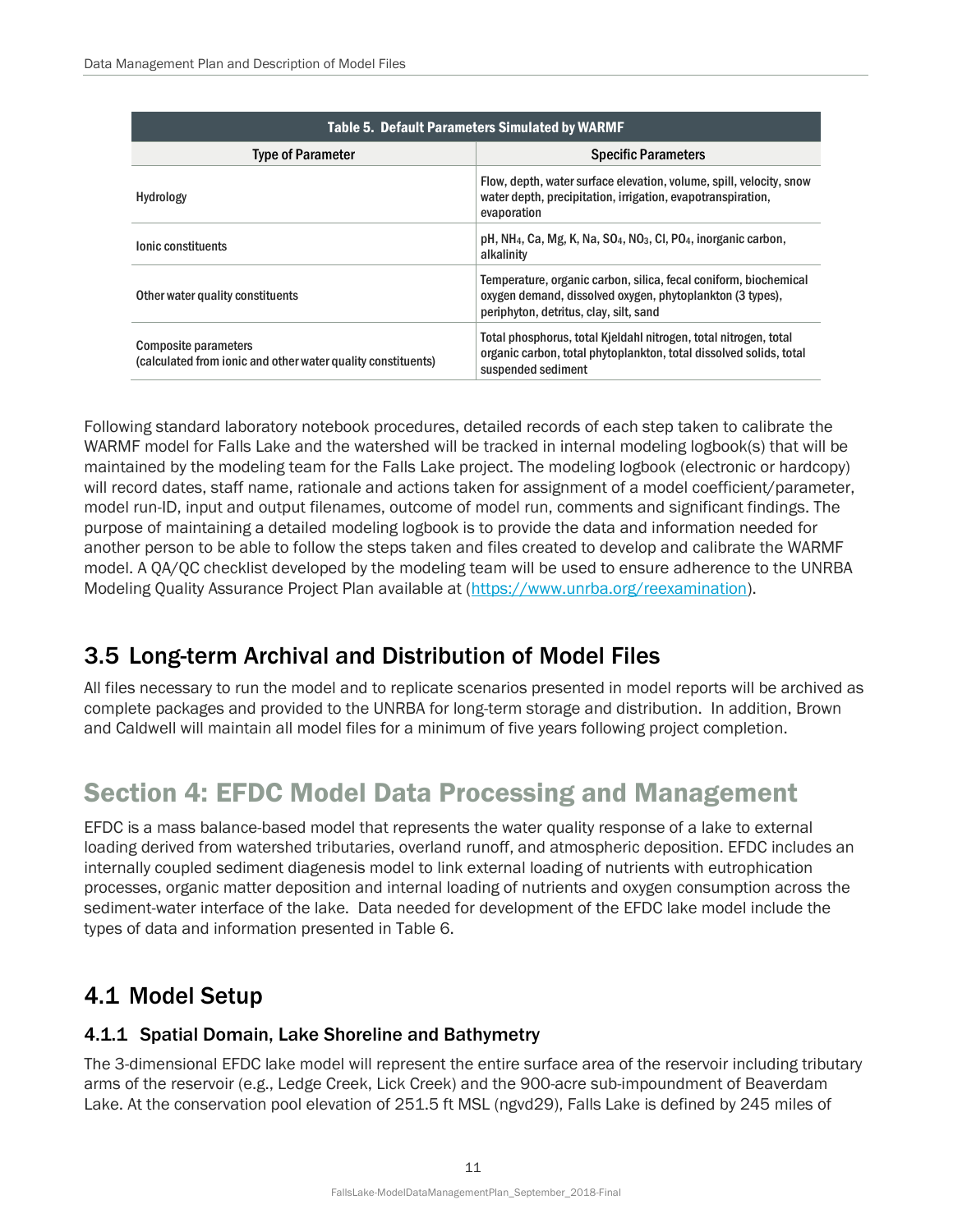shoreline with a surface area of 12,410 acres and storage volume of 131,395 acre-ft (USACE, 2013). Historic USGS topographic data and recent bathymetric data collected during a mapping survey of Falls Lake and Beaverdam Lake by UNRBA (2017) will be used to develop a digital elevation model (DEM) to support construction of the computational grid for the EFDC model.

<span id="page-16-0"></span>

| Table 6. Data Requirements for EFDC Model of Falls Lake |                          |                         |                                     |                                     |                  |                                      |  |  |  |
|---------------------------------------------------------|--------------------------|-------------------------|-------------------------------------|-------------------------------------|------------------|--------------------------------------|--|--|--|
|                                                         |                          | Hydrodynamics           |                                     |                                     |                  |                                      |  |  |  |
| <b>Data Requirement</b>                                 | <b>Numerical</b><br>Grid | Water<br><b>Balance</b> | <b>Density Water</b><br>temperature | <b>Sediment</b><br><b>Transport</b> | Water<br>Quality | <b>Sediment</b><br><b>Diagenesis</b> |  |  |  |
| <b>Model Setup</b>                                      |                          |                         |                                     |                                     |                  |                                      |  |  |  |
| Watershed-lake spatial domain                           | $\bullet$                |                         |                                     |                                     |                  |                                      |  |  |  |
| Lake shoreline and bathymetry                           | O                        |                         |                                     |                                     |                  |                                      |  |  |  |
| Lake water level, volume, area                          |                          | $\bullet$               |                                     |                                     |                  |                                      |  |  |  |
| <b>Boundary Conditions/inflows</b>                      |                          |                         |                                     |                                     |                  |                                      |  |  |  |
| <b>Tributary (Point source)</b>                         |                          |                         |                                     |                                     |                  |                                      |  |  |  |
| <b>Overland Runoff (Nonpoint source)</b>                |                          |                         |                                     |                                     |                  |                                      |  |  |  |
| <b>Boundary outflows</b>                                |                          |                         |                                     |                                     |                  |                                      |  |  |  |
| Dam release                                             |                          |                         | ●                                   | ●                                   | ●                |                                      |  |  |  |
| Water supply withdrawals                                |                          |                         |                                     |                                     |                  |                                      |  |  |  |
| <b>Meteorological forcing</b>                           |                          |                         |                                     |                                     |                  |                                      |  |  |  |
| Atmospheric deposition (N, P)                           |                          |                         |                                     |                                     | $\bullet$        |                                      |  |  |  |
| <b>Lake Observations</b>                                |                          |                         |                                     |                                     |                  |                                      |  |  |  |
| Vertical profiles (T, DO, SpCond)                       |                          |                         |                                     |                                     |                  |                                      |  |  |  |
| Sediment (Water Column/Bed)                             |                          |                         |                                     |                                     |                  |                                      |  |  |  |
| <b>Water Chemistry (Water Column)</b>                   |                          |                         |                                     |                                     | ●                |                                      |  |  |  |
| Sediment Bed (C,N,P)                                    |                          |                         |                                     |                                     |                  |                                      |  |  |  |
| Sediment Flux (SOD, N,P)                                |                          |                         |                                     |                                     |                  |                                      |  |  |  |

Shoreline, topographic and bathymetric data sources will be processed, as needed, to convert input data horizontal (x,y) coordinates to the UTM projection for Zone 17 with Northing and Easting coordinates as meters. Vertical (z) elevation data will be converted to the NAVD88 vertical datum as meters above mean sea level. Corpscon Version 6.0.1 (USACE, 2004) will be used to convert horizontal coordinates and elevation input data to the UTM Zone 17 projection and NAVD88 vertical datum adopted as the standard reference for horizontal and vertical units of measurement for the Falls Lake EFDC model and all other maps and data files for the project based on geographic coordinates and vertical elevations.

The orthogonal curvilinear grid for the Falls Lake EFDC model will be developed using Delft3D RGFGRID generation software (Delft, 2007). Files developed for the curvilinear grid and the topographic/bathymetric digital elevation model will be imported into EFDC\_Explorer Version 8 software (Craig, 2016) to develop the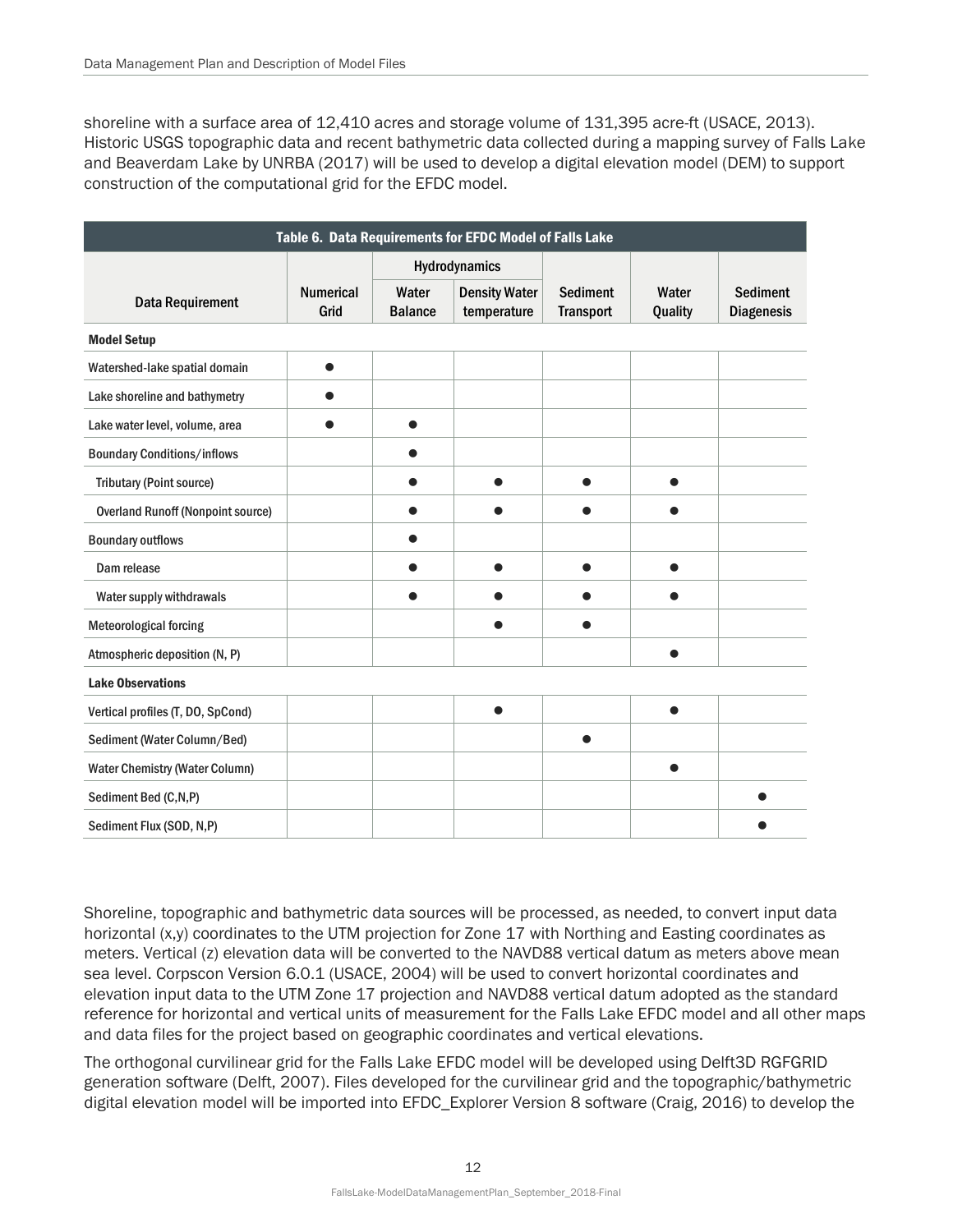computational grid for the lake model. Elevation data will be interpolated with EFDC\_Explorer to assign bottom elevations to each cell developed for the curvilinear grid. Initial conditions for water level and water column depth of each grid cell will be assigned using the observed condition for August 2014 which will begin the spin up period (a pre-simulation period used to establish initial conditions prior to evaluation of simulation results).

The product of these steps will be the curvilinear grid used for development of the Falls Lake hydrodynamic, sediment transport, water quality, and sediment diagenesis model. EFDC input files created with EFDC\_Explorer pre-processing tools for building the model grid include:

- EFDC.INP (main control file for EFDC model)
- CELL.INP; CELLLT.INP (horizontal map of water and land grid cells)
- DXDY.INP (length/width, water depth, bottom elevation, bottom roughness)
- LXLY.INP ( XY UTM coordinates, coefficients for curvilinear cell, wind shelter)
- CORNERS.INP (XY UTM coordinates of each corner of grid cells for map display)
- MASK.INP (blockage of flow across specified cell interfaces)

#### <span id="page-17-0"></span>4.1.2 Boundary Inflows and Outflows

External boundary inflows to the EFDC lake model will be provided as output files from the WARMF watershed model. Boundary outflows from the lake include releases of water through the Falls Lake dam and withdrawal of water from the lake at water supply intakes for the City of Raleigh. Flow release and lake level data at the Falls Lake dam are recorded by the USACE Wilmington District and the USGS maintains records of stage height at the Beaverdam Lake dam. Water supply withdrawal data is recorded by the City of Raleigh. The USACE reports lake level and flow release data at the Falls Lake dam.

Point source inflows to the lake from tributaries will be mapped onto the curvilinear grid to identify grid cells defined for external boundary inflows. Similarly, overland runoff catchments of the watershed model will be mapped onto the grid to identify grid cells defined for nonpoint source inflow to the lake. The location of boundary outflows at the Falls Lake dam will be mapped onto the EFDC grid to identify grid cells for this outflow.

The modeling team will perform pre-processing and linkage of all boundary inflow and outflow files to prepare the format required for boundary flow data for EFDC input. WARMF flow data and flow release at the Falls Lake dam and water supply withdrawal data will be converted, as needed, to units of cubic meters/sec for input to the EFDC model. EFDC\_Explorer will be used to import the EFDC-formatted boundary flow files to create the following EFDC input file needed to assign time series of inflow and outflow data for the setup of boundary flows for the lake model:

• QSER.INP (boundary flow)

#### <span id="page-17-1"></span>4.1.3 Boundary Conditions

External boundary conditions are defined by point source tributary inputs and nonpoint source overland runoff inputs to the lake. External boundary condition inputs for water temperature, sediment, and water quality constituents will be provided as output files from the WARMF watershed model for input to the EFDC lake model.

State variables of the WARMF watershed model include flow, water temperature, total suspended solids (TSS), total nitrogen (TN), organic nitrogen (Org-N), ammonium (NH4-N), nitrate (NO3-N), total phosphorous (TP), orthophosphate (PO4-P), total organic carbon (TOC), dissolved oxygen, and phytoplankton biomass as chlorophyll-a.

State variables of the EFDC hydrodynamic and sediment transport model include water temperature, salinity, and inorganic sediment (cohesive and non-cohesive). Salinity is not represented in the Falls Lake model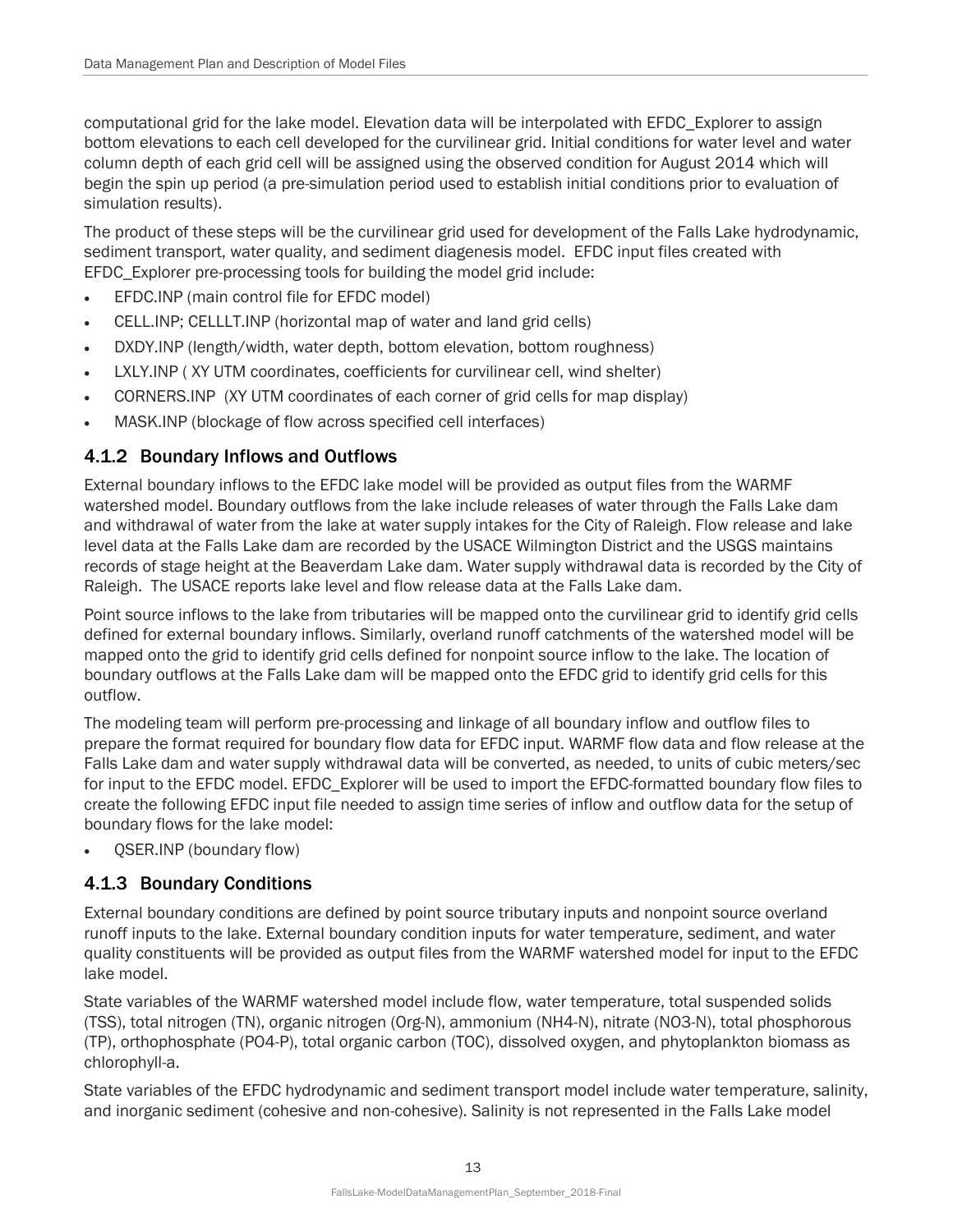because the low levels of salinity (< 0.5 ppt) are not a significant component of water density in the lake. Non-cohesive sediment is not represented in the model because the high settling velocity and rapid deposition of non-cohesive particles results in a negligible effect of these large particles on light attenuation. The non-cohesive fraction of WARMF simulated TSS will be filtered out to assign cohesive sediment boundary conditions for input to the EFDC model.

The modeling team will perform pre-processing and linkage of all boundary condition files to prepare the file format required for boundary condition data for input to the EFDC hydrodynamic and sediment transport models. WARMF constituent state variables will be transformed and converted, as needed, to EFDC units for input to the lake model. EFDC\_Explorer pre-processing tools will be used to import the EFDC-formatted files to create the following EFDC boundary condition files for setup of the lake model.

- TSER.INP (water temperature)
- SDSER.INP (cohesive suspended solids)

State variables of the EFDC water quality model include phytoplankton biomass, organic carbon, nutrients, and dissolved oxygen as shown in Table 7.

<span id="page-18-0"></span>

| Table 7. State Variables of the EFDC Water Quality Model |                                          |                  |                |              |                   |  |  |  |  |
|----------------------------------------------------------|------------------------------------------|------------------|----------------|--------------|-------------------|--|--|--|--|
| <b>CWQSR</b>                                             | <b>EFDC Water Quality State Variable</b> |                  |                | <b>Units</b> | <b>Falls Lake</b> |  |  |  |  |
| $\mathbf{1}$                                             | <b>BlueGreen</b>                         | Phytoplankton    | <b>BC</b>      | $mg-C/L$     | Yes               |  |  |  |  |
| $\overline{2}$                                           | <b>Diatoms</b>                           | Phytoplankton    | <b>BD</b>      | $mg-C/L$     | Yes               |  |  |  |  |
| 3                                                        | Greens                                   | Phytoplankton    | BG             | $mg-C/L$     | Yes               |  |  |  |  |
| 4                                                        | <b>Refractory Particulate</b>            | Org-Carbon       | <b>RPOC</b>    | $mg-C/L$     | Yes               |  |  |  |  |
| 5                                                        | <b>Labile Particulate</b>                | Org-Carbon       | <b>LPOC</b>    | $mg-C/L$     | Yes               |  |  |  |  |
| $6\phantom{1}$                                           | <b>Dissolved</b>                         | Org-Carbon       | <b>DOC</b>     | $mg-C/L$     | Yes               |  |  |  |  |
| $\overline{1}$                                           | <b>Refractory Particulate</b>            | Org-Phosphorus   | <b>RPOP</b>    | $mg-P/L$     | Yes               |  |  |  |  |
| 8                                                        | <b>Labile Particulate</b>                | Org-Phosphorus   | <b>LPOP</b>    | $mg-P/L$     | Yes               |  |  |  |  |
| 9                                                        | <b>Dissolved</b>                         | Org-Phosphorus   | <b>DOP</b>     | $mg-P/L$     | Yes               |  |  |  |  |
| 10                                                       | OrthoPhosphate-P                         | InOrg-Phosphorus | TPO4           | $mg-P/L$     | Yes               |  |  |  |  |
| 11                                                       | <b>Refractory Particulate</b>            | Org-Nitrogen     | <b>RPON</b>    | $mg-N/L$     | Yes               |  |  |  |  |
| 12                                                       | <b>Labile Particulate</b>                | Org-Nitrogen     | <b>LPON</b>    | $mg-N/L$     | Yes               |  |  |  |  |
| 13                                                       | <b>Dissolved</b>                         | Org-Nitrogen     | <b>DON</b>     | mg-N/L       | Yes               |  |  |  |  |
| 14                                                       | Ammonium-N                               | InOrg-Nitrogen   | NH4N           | $mg-N/L$     | Yes               |  |  |  |  |
| 15                                                       | Nitrate+Nitrite-N                        | InOrg-Nitrogen   | <b>NO23N</b>   | mg-N/L       | Yes               |  |  |  |  |
| 16                                                       | Particulate Biogenic                     | <b>Silica</b>    | SU             | mg-Si/L      | <b>No</b>         |  |  |  |  |
| 17                                                       | Available (dissolved)                    | <b>Silica</b>    | <b>SA</b>      | mg-Si/L      | No                |  |  |  |  |
| 18                                                       | Chemical-Oxygen-Demand                   |                  | <b>COD</b>     | mg-02/L      | Yes               |  |  |  |  |
| 19                                                       | <b>Dissolved Oxygen</b>                  |                  | D <sub>0</sub> | mg-02/L      | Yes               |  |  |  |  |
| 20                                                       | <b>Total-Active-Metal</b>                |                  | <b>TAM</b>     | mg/L         | <b>No</b>         |  |  |  |  |
| 21                                                       | Fecal-Coliform-Bacteria                  |                  | <b>FCB</b>     | mpn/100mL    | No                |  |  |  |  |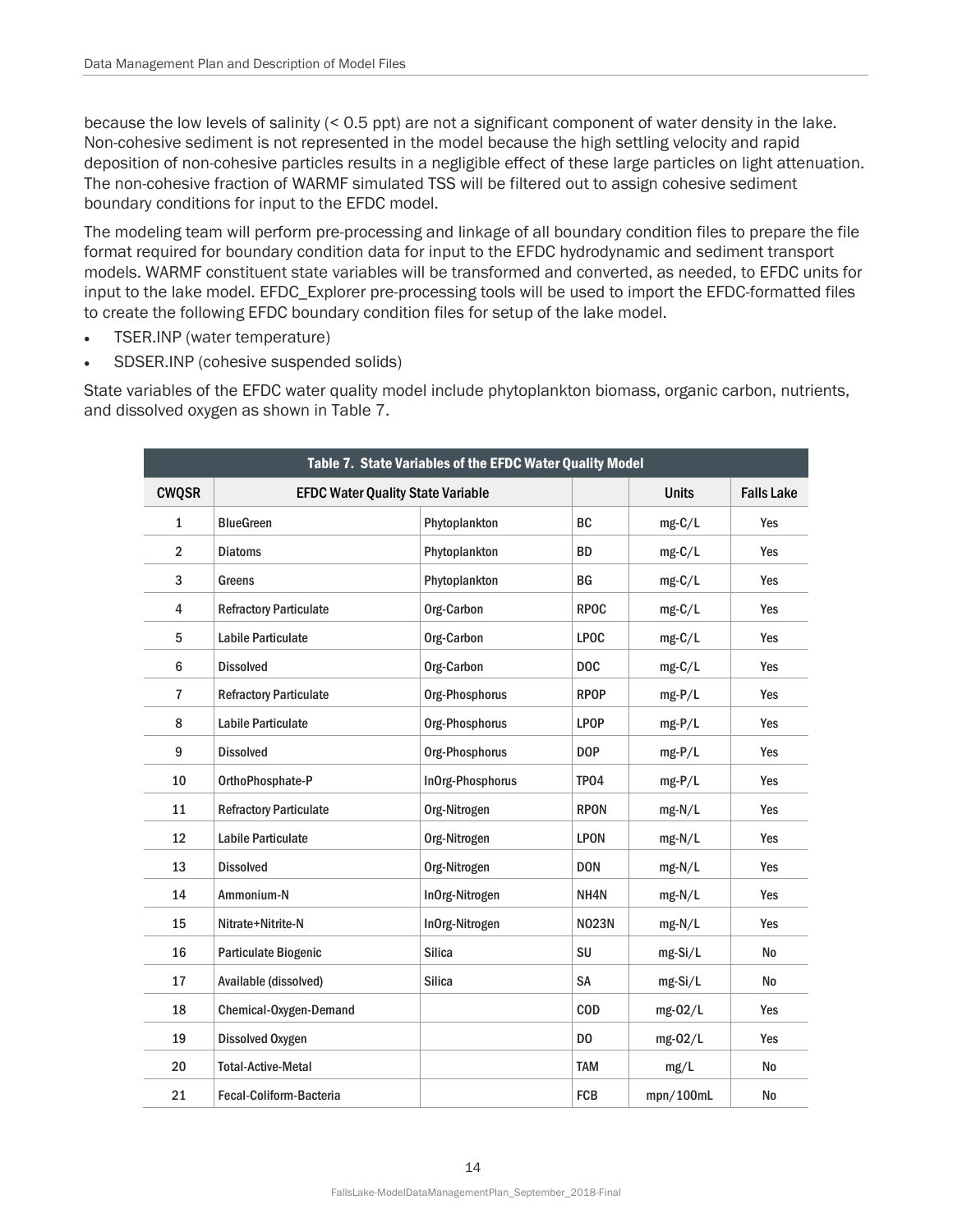The modeling team will perform pre-processing and linkage of all boundary condition files for EFDC water quality state variables to prepare the file format required for boundary condition files for input to EFDC. Water quality variables simulated with the WARMF watershed model will be converted, as needed, using appropriate stoichiometric ratios between the WARMF state variables and the EFDC state variables shown in Table 2. Dissolved and refractory/labile forms of particulate organic matter will be derived from fractional splits of total organic matter for carbon, nitrogen and phosphorus. EFDC\_Explorer pre-processing tools will be used to import the EFDC-formatted files to create the set of 21 EFDC boundary condition files needed for setup of the water quality model.

#### <span id="page-19-0"></span>4.1.4 Meteorological Forcing

The EFDC hydrodynamic model requires meteorological data to assign time series input for atmospheric forcing (barometric pressure, dry/wet bulb temperature, relative humidity, rainfall, evaporation, solar radiation, and fractional cloud cover) and wind forcing (wind speed and direction). Meteorological data is obtained from NOAA's National Climatic Data Center (NCDC) for stations located within, or near, the watershed.

The modeling team will perform pre-processing of meteorological station file records to prepare the time series format and conversion of input file data, as needed, to EFDC units required for atmospheric and wind parameters. EFDC\_Explorer pre-processing tools will be used to import the EFDC-formatted meteorological data files to create the two EFDC input files needed to assign time series of atmospheric and wind forcing data for setup of the lake model.

- ASER.INP (atmospheric forcing)
- WSER.INP (wind forcing)

#### <span id="page-19-1"></span>4.1.5 Atmospheric Deposition of Nutrients

The EFDC water quality model represents atmospheric deposition to assign dry and wet deposition for the inorganic forms of nitrogen (ammonia-N and nitrate/nitrite-N) and phosphorus (orthophosphate-P). Data sources include EPA's National Atmospheric Deposition Program (NADP) and the Clean Air Status and Trends Network (CASTNET) and the City of Durham Atmospheric Deposition Monitoring Study (AMEC, 2012).

Wet and dry deposition of nutrients is represented in the EFDC model as time-averaged parameter values that are applied uniformly over the surface area of the entire lake. Dry deposition data will be compiled to develop annual average deposition rates (as g m-2 day-1) for the years selected for model calibration (2015-2016) and model validation (2017-2018). Wet deposition of nutrients in EFDC is defined by assignment of constant nutrient concentrations in rainfall with the nutrient flux rate onto the lake surface computed internally in the model from time varying rainfall data. Nutrient concentration data for rainfall will be compiled to develop annual average concentrations of inorganic N and P (as mg/L) to represent constant concentration values for the years selected for model calibration (2015-2016) and model validation (2017-2018). Data will also be processed to support modeling for years 2005 -2007 for comparison to past modeling of Falls Lake. The modeling team will perform pre-processing and statistical analysis of dry deposition data and nutrient concentrations in rainfall to derive annual average values for wet and dry deposition input data for model calibration and validation time periods. Wet and dry atmospheric deposition data is input to this water quality model input file:

• WQ3DWC.INP (Card Groups C49 and C50)

#### <span id="page-19-2"></span>4.1.6 Lake Observations

Data sets available for Falls Lake include vertical profiles (water temperature, dissolved oxygen, specific conductance, pH, etc.); water column measurements at discrete depths (or photic zone composites) of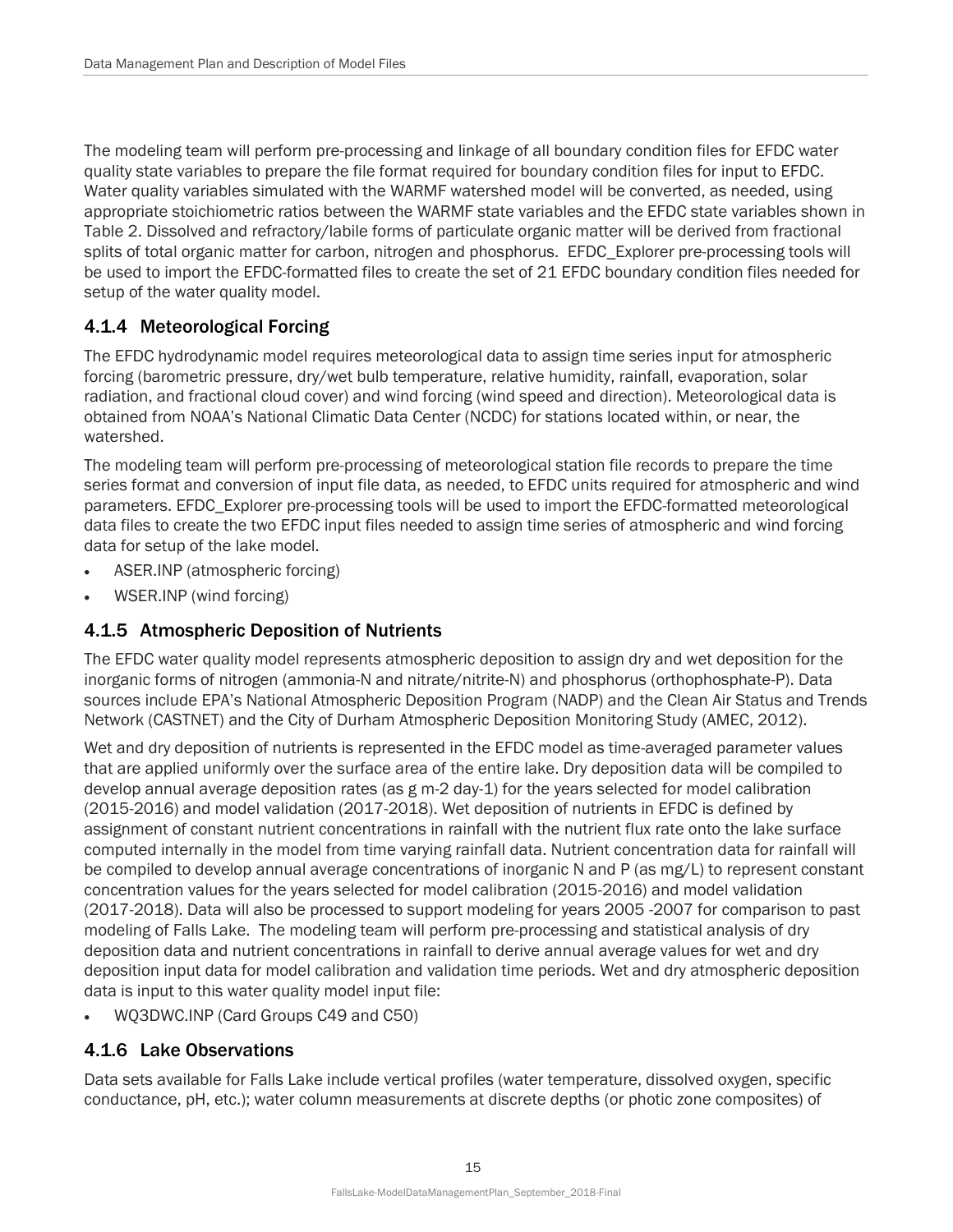suspended sediment, water chemistry (nutrients, chlorophyll-a, organic carbon); and light attenuation (Secchi depth and limited paired measurements of photosynthetically active radiation). In addition to water column measurements, sediment bed data collected for the UNRBA (2015b) Lake Sediment Evaluation and the UNRBA (2017) bathymetric and sediment mapping survey provides bed data for solids properties, organic carbon and nutrient content, porewater nutrients, and benthic flux rates for sediment oxygen demand and nutrients. The UNRBA (2015a) lake constriction point survey provides velocity and water quality measurements at bridge causeways. Two events were conducted as part of this survey. During each event, measurements were collected multiple times during an approximately week-long period targeting times when recent rainfall resulted in water moving through the constriction points.

### <span id="page-20-0"></span>4.2 Initial Conditions

Water column and sediment bed observations in Falls Lake will be processed to assign initial conditions for setup for the hydrodynamic, sediment, water quality and sediment diagenesis models for the spin-up periods. The vertical domain of the lake model grid will be setup with 6-10 layers to represent thermal stratification.

#### <span id="page-20-1"></span>4.2.1 Lake Level and Grid Cell Depth

Initial conditions for the total depth of each grid cell are defined by the bottom elevation of a grid cell and the initial condition for water level of the lake. Time series of water level data obtained from the USACE will be used to assign the initial water level elevation for the beginning dates for model calibration and model validation. EFDC\_Explorer pre-processing tools will be used to compute the depth of each grid cell to create the initial conditions file for water column depth of each grid cell for setup of the hydrodynamic model:

• DXDY.INP (length/width, water depth, bottom elevation, bottom roughness)

#### <span id="page-20-2"></span>4.2.2 Water Temperature

The spatial distribution of observed water temperature measured for the beginning date ranges of the model spin up periods will be used to assign water temperature for each vertical layer of the model grid. EFDC\_Explorer pre-processing tools will be used to import spatial distributions of observed water temperature data to create the initial conditions file for setup of the hydrodynamic model:

• TEMP.INP (water temperature)

#### <span id="page-20-3"></span>4.2.3 Sediment

EFDC state variables for the sediment transport model represent inorganic cohesive and non-cohesive solids. Non-cohesive solids, however, are not represented in the Falls Lake model because the high settling velocity for large non-cohesive particles results in a negligible effect on light attenuation because of rapid settling out of these particles from the water column to the sediment bed. Pre-processing of total suspended solids (TSS) measurements is needed to filter out the particulate organic matter component from TSS measurements to derive initial conditions for inorganic cohesive solids. Stoichiometric ratios for organic carbon, dry weight, phytoplankton biomass and inorganic/organic fractions of TSS will be used to derive the inorganic fraction of suspended solids for input to the EFDC model by subtracting out detrital organic matter and phytoplankton biomass from measured TSS data.

Sediment bed data collected for the UNRBA (2015b) Lake Sediment Evaluation and the UNRBA (2017) bathymetric and sediment mapping survey will be used to assign bed properties as initial conditions for the cohesive class of inorganic sediment for the sediment transport model. EFDC\_Explorer pre-processing tools will be used to import spatial distributions of water column sediment data and sediment bed data to create the initial conditions files for setup of the cohesive sediment model:

• SEDW.INP (water column cohesive sediment)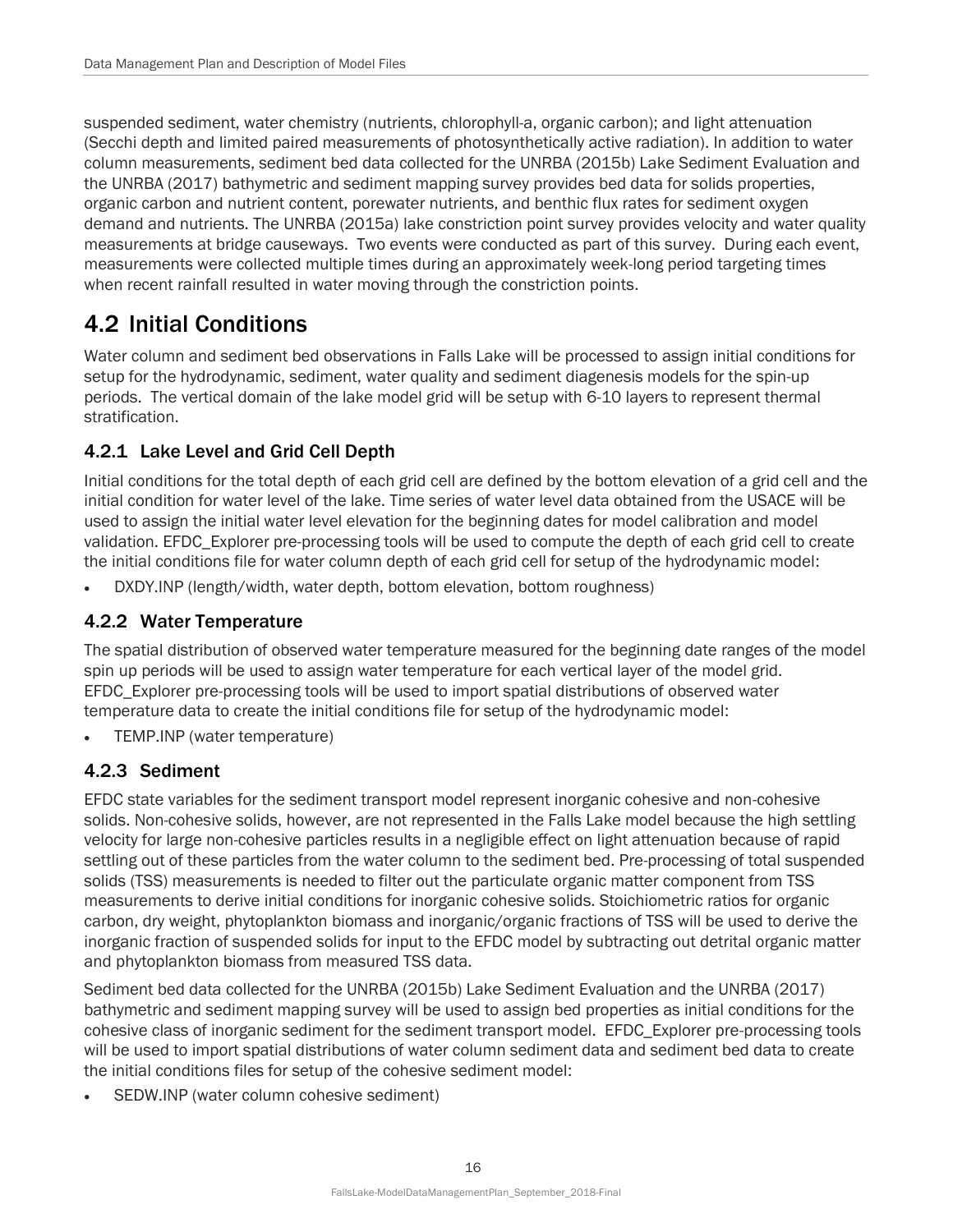• SEDB.INP (sediment bed cohesive solids)

#### <span id="page-21-0"></span>4.2.4 Water Quality

The modeling team will perform pre-processing of lake water quality observations to derive initial conditions for the state variables of the EFDC water quality model. Water quality observations from lake monitoring sites will be converted, as needed, using appropriate stoichiometric ratios between observed water quality constituents to assign data for the EFDC state variables listed in Table 2. Dissolved and refractory/labile forms of particulate organic matter will be derived from fractional splits of total organic matter for carbon, nitrogen, and phosphorus. EFDC\_Explorer pre-processing tools will be used to import the EFDC-formatted files to create the initial conditions file for setup of the water quality model:

- ICIFN.INP (file includes water column data for 21 water quality state variables)
- WQWCMAP.INP (water quality spatial zones)

#### <span id="page-21-1"></span>4.2.5 Sediment Diagenesis

State variables of the sediment diagenesis model include sediment bed content of organic C,N,P, porewater concentrations of inorganic ammonia, nitrate/nitrite and orthophosphate, and benthic fluxes of dissolved oxygen and nutrients (Di Toro, 2001). The modeling team will perform pre-processing of lake sediment bed observations to derive initial conditions for model calibration and validation for the EFDC sediment diagenesis model. Sediment bed data collected for the UNRBA (2015b) Lake Sediment Evaluation and the UNRBA (2017) bathymetric and sediment mapping survey will be converted, as needed, using appropriate stoichiometric ratios between observed bed constituents to assign data for EFDC state variables. Refractory, labile, and inert forms of bed particulate organic matter will be derived from G-Class fractions of particulate organic matter for carbon, nitrogen, and phosphorus. EFDC\_Explorer pre-processing tools will be used to import the EFDC-formatted files to create the initial conditions file for setup of the sediment diagenesis model:

- WQSDICI.INP (file includes bed data for 27 sediment diagenesis model state variables)
- WQSDMAP.INP (sediment bed spatial zones)

## <span id="page-21-2"></span>4.3 Model Calibration and Validation

Model calibration and validation will be accomplished by comparison of model results to observed data sets available from monitoring sites in the lake. Observed data and model results will be post-processed in EFDC\_Explorer to display model vs. observed data comparisons for selected station locations for visual comparison as time series plots and vertical profile plots. The data sets used to prepare time series plots of model results compared to observed data will also be used to post-process model performance statistics to assess how well model results are in agreement with observed data.

#### <span id="page-21-3"></span>4.3.1 Time Series Plots

Time series data sets will be processed for selected stations in Falls Lake to prepare files formatted for input to the EFDC\_Explorer post-processing utility for time series plots. Station data will be extracted for sampling depths at the surface or near surface and bottom or near bottom depths to setup observed station data files for graphical overlay with surface layer and bottom layer EFDC model results. A set of separate time series files of observed data will be prepared for each selected station/water quality variable for the surface and bottom layers of the model. Time series files will include observed data sets for both model calibration and model validation time periods. The modeling team will use a consistent filename convention to track station-ID and water quality variables for surface and bottom layer data sets. The modeling team will setup the model calibration table in the format required by the EFDC\_Explorer time series utility to properly link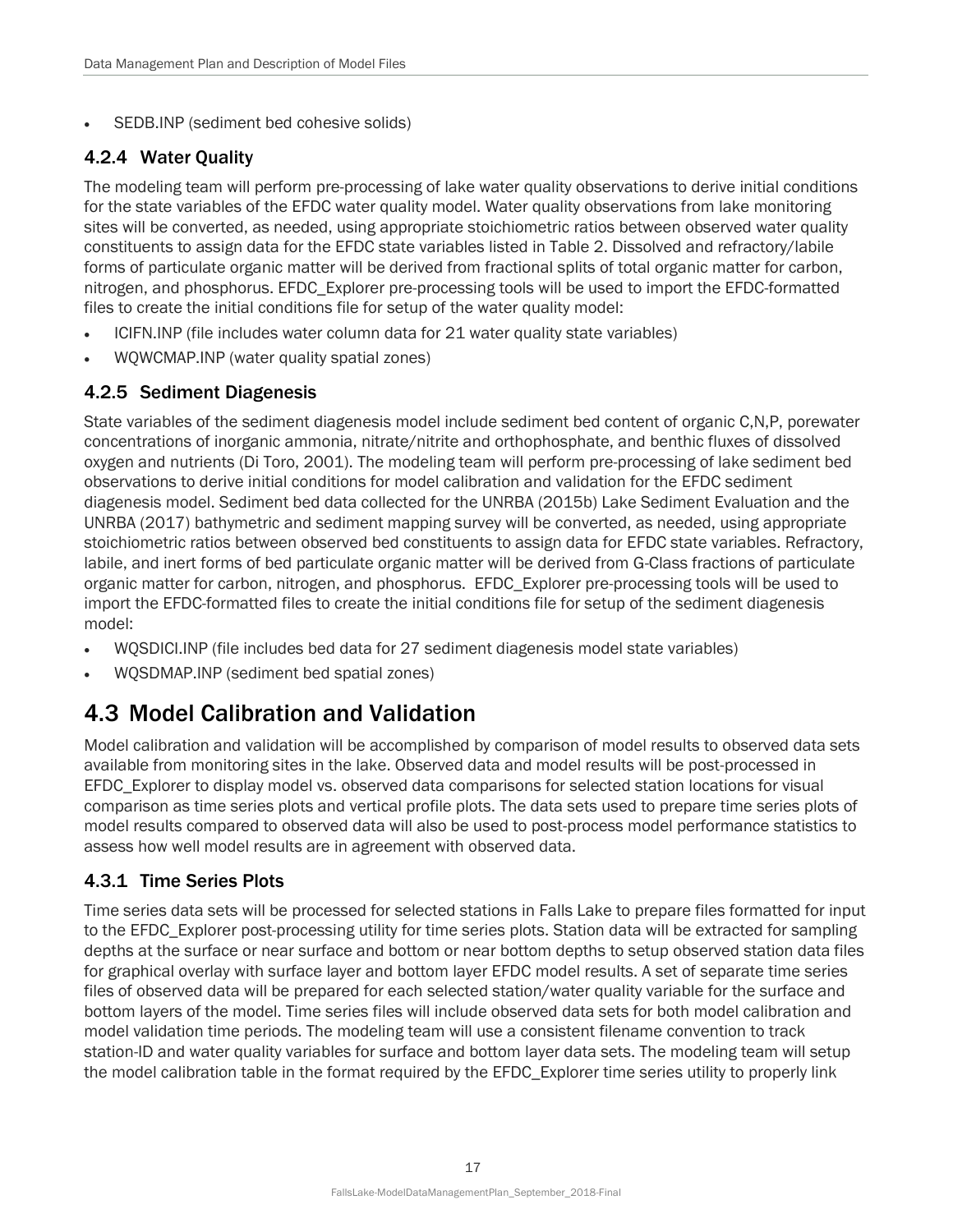EFDC results (grid cell, depth layer and output variable) with the user-assigned filenames for the observed data set (station, surface/bottom layer and water quality variable).

Most station observations of water quality constituents available from the Falls Lake database will be directly compared to time series of EFDC model results without any transformation needed for the observed data sets. Some observed water quality constituents, however, will be pre-processed to derive observed variables not available for comparison to EFDC output variables. Observations of particulate organic carbon (POC), for example, will be derived from paired observations of total organic carbon (TOC) and dissolved organic carbon (DOC). Other derived observations of water quality constituents for comparison to model results will include Total Organic Nitrogen (TON), Total Organic Phosphorus (TOP), and Total Nitrogen (TN).

#### <span id="page-22-0"></span>4.3.2 Vertical Profile Plots

Vertical profile data sets will be processed for selected stations in Falls Lake to prepare files formatted for input to the EFDC\_Explorer post-processing utility for vertical profile plots. Station data will be extracted for all available sampling dates for all sample depths in the water column to setup observed station data files for graphical overlay with EFDC model results as vertical profiles. Typically, water temperature, dissolved oxygen and dissolved oxygen saturation are the model variables processed to show vertical profiles since these physical-chemical measurements are available at multiple depth intervals in the water column from multi-parameter instruments (e.g., data sondes such as YSI and Hydro Lab). A set of separate vertical profile files of observed data will be prepared for each selected station/water quality variable for a sequence based on available sample dates. Vertical profile files will include observed data sets for both model calibration and model validation time periods. The modeling team will use a consistent filename convention to track station-ID and water quality variables for vertical profile data sets. The modeling team will set up the model calibration table in the format required by the EFDC\_Explorer vertical profile utility to link EFDC grid cell and output results with the user-assigned filenames for the water quality variable and station.

#### <span id="page-22-1"></span>4.3.3 Model Calibration

Having set up the EFDC model as described above, the Falls Lake EFDC model will be calibrated using a systematic sequence of steps as follows:

- Hydrodynamic model (grid and water balance)
- Hydrodynamic model (water temperature and density)
- Sediment transport model
- Water quality model
- Sediment diagenesis model

Model performance will be evaluated to determine the endpoint for model calibration using a "weight of evidence" approach that has been adopted for many water quality modeling studies including several other Dynamic Solutions lake modeling projects. The "weight of evidence" approach includes the following steps: (a) visual inspection of plots of model results compared to observed data sets (e.g., station time series, vertical profiles); and (b) analysis of model-data performance statistics for the Relative Error (RE) and the Root Mean Square Error (RMSE). Model performance statistics will be used, not as absolute criteria for acceptance of the model, but rather, as guidelines to supplement our visual inspection of model-data plots to determine the appropriate endpoint for calibration of the Falls Lake model. The "weight of evidence" approach thus acknowledges the approximate nature of the lake model and the inherent uncertainty in both input data and observed data sets. The data sets used to prepare surface and bottom layer time series plots of observed data for comparison to model results will be used in EFDC\_Explorer to post-process model performance statistics to assess how well model results agree with observed data sets.

Following standard laboratory notebook procedures, detailed records of each step taken to calibrate the EFDC model of Falls Lake will be tracked in internal modeling logbook(s) that will be maintained by the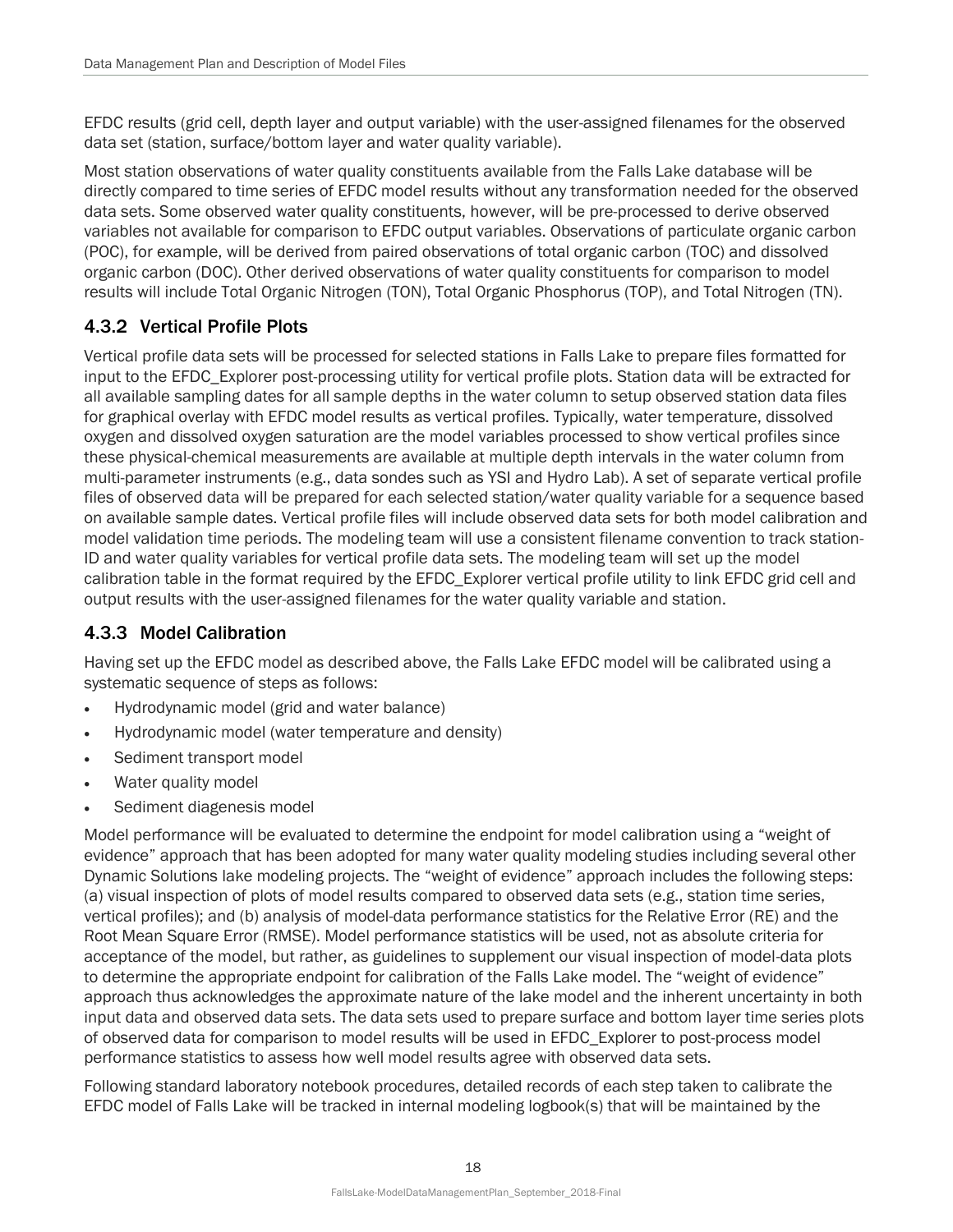modeling team for the Falls Lake project. The modeling logbook (electronic or hardcopy) will record dates, staff name, rationale and actions taken for assignment of a model coefficient/parameter, model run-ID, input and output filenames, outcome of model run, comments and significant findings. The purpose of maintaining a detailed modeling logbook is to provide the data and information needed for another person to be able to follow the steps taken and files created to develop and calibrate the EFDC lake model. The QA/QC checklist developed by the modeling team will be used to ensure adherence to the UNRBA Modeling Quality Assurance Project Plan available at [\(https://www.unrba.org/reexamination\)](https://www.unrba.org/reexamination).

#### Hydrodynamic Model (Grid and Water Balance)

Bathymetric data collected by the UNRBA and observed USACE relationships of water level, storage volume, and surface area for Falls Lake will be used to calibrate accuracy of the model grid and water balance setup for the hydrodynamic model. In the first step for calibration of the lake model, the representation of the curvilinear grid shoreline and interpolation of DEM data to bottom elevations for grid cells will be adjusted, as needed, to obtain accurate agreement between the observed vs. model relationships for water level, storage volume and surface area.

Calibration of the model with observed water level, volume and surface area data, will, if needed, result in updates of the following files created with EFDC\_Explorer pre-processing tools for setup of the model grid:

- DXDY.INP (length/width, water depth, bottom elevation, bottom roughness)
- LXLY.INP (XY UTM coordinates, coefficients for curvilinear cell, wind shelter)
- CORNERS.INP (XY UTM coordinates of each corner of grid cells for map display)

In the second step for calibration of the water balance, the discrepancy between observed and simulated water level will be used to estimate a flow balance time series derived from unknown inflows and outflows. With typical errors of about 10% for flow measurements and unknown exchange with groundwater, a flow balance is needed to obtain an accurate simulation of observed water level for lake and reservoir models. The derived flow balance data set will be formatted for input as a new inflow for the EFDC input file for boundary inflows:

• QSER.INP (flow balance added as new boundary inflow/outflow)

Detailed records of any grid adjustments made to either the shoreline or bottom elevation to improve agreement with the observed water level, volume and surface area relationships will be recorded in the modeling logbook. Steps taken to derive the flow balance for calibration of the water balance for the hydrodynamic model will be tracked in the modeling logbook. Grid cell locations assigned for distributed input of the flow balance data will be documented in the modeling logbook, along with input/output filenames created for derivation of the flow balance data set.

#### Hydrodynamic Model (Water Temperature and Density)

Water temperature and density effects will be activated in the EFDC model by adding EFDC-formatted files to assign boundary conditions (TSER.INP) and initial conditions (TEMP.INP) for water temperature. Meteorological data that control heat balance terms in the model will be provided as atmospheric forcing (ASER.INP) and wind forcing (WSER.INP) data sets. The initial set of model coefficients and parameters for hydrodynamic mixing and heat transfer assigned in EFDC\_Explorer will be based on the literature and previous lake models.

Hydrodynamic model runs will be evaluated using EFDC\_Explorer post-processing tools to visually assess how well model results reproduce the onset, persistence, and erosion of thermal stratification in surface and bottom time series observations and vertical profiles. Model performance statistics will be computed for the model results and observed data set time series using post-professing tools in EFDC\_Explorer.

Model calibration for water temperature will include the following steps to assess, and improve, agreement between observations and simulated results for water temperature: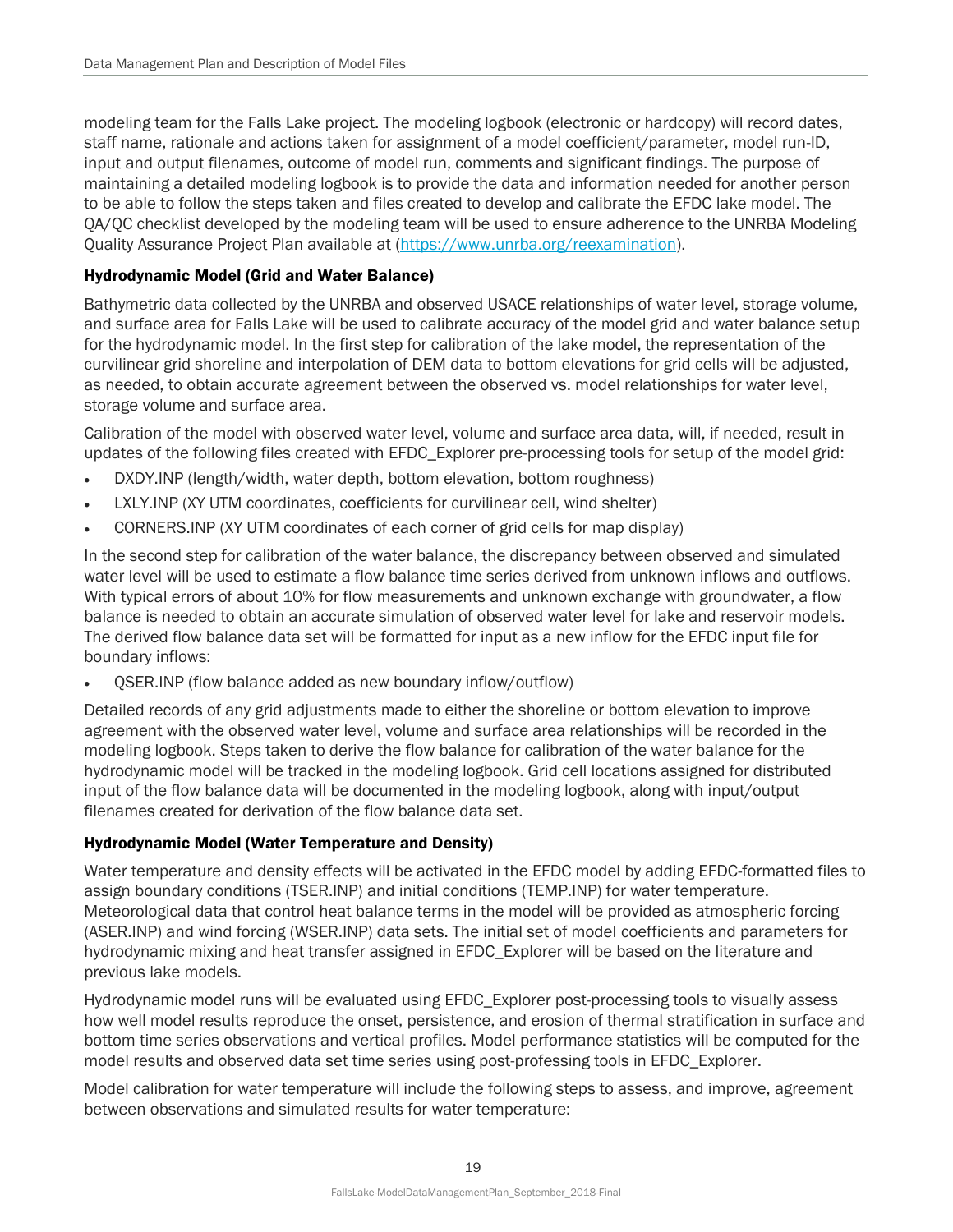- Review effects of WARMF water temperature input on simulation results and timing of watershed model results with lake observations.
- Review effects of atmospheric and wind forcing on water temperature simulation.
- Review shade coverage and wind sheltering for model grid and assign/adjust as needed.
- Test and change, as needed, number of vertical layers to represent lake stratification.
- Revise hydrodynamic mixing or heat transfer coefficients and parameters; as needed, within accepted range of values from literature (e.g., Ji, 2008).

Final calibration of water temperature will, as needed, result in updates of the following input files created with EFDC Explorer for setup of water temperature for the hydrodynamic model.

- EFDC.INP (hydrodynamic mixing and heat transfer coefficients/parameters)
- ASER.INP (atmospheric forcing)
- WSER.INP (wind forcing)
- PSHADE.INP (shade coverage of lake surface)
- LXLY.INP (XY UTM coordinates, coefficients for curvilinear cell, wind shelter)

Detailed records of any changes made to adjustable hydrodynamic mixing or heat transfer coefficients and parameters to improve agreement with observed water temperature will be recorded in the modeling logbook. Tests made to evaluate effect of different number of vertical layers will be recorded in the modeling logbook with documentation of changes made and assessment of the outcome for improvement of the water temperature simulation. Steps taken to review, and revise if needed, atmospheric and wind forcing data, review, revise or assign if needed, shade coverage and wind shelter for the model grid will be recorded in the modeling logbook with documentation of changes made and assessment of the outcome for improvement of the water temperature simulation. Grid cell locations for shade cover and wind sheltering will be documented as well as input/output filenames created to support calibration of the water temperature model will be recorded in the modeling logbook.

#### Sediment Transport

Cohesive sediment will be activated in the EFDC model by adding EFDC-formatted files to assign boundary conditions (SDSER.INP) and initial conditions for the water column (SEDW.INP) and sediment bed (SEDB.INP). The initial set of model coefficients and parameters for fine-grained cohesive sediment assigned in EFDC\_Explorer will be based on the literature and previous lake models. Model parameters for cohesive sediments include critical stresses for resuspension and deposition, particle density, and settling velocity.

Sediment transport model runs will be evaluated using EFDC Explorer post-processing tools to visually assess how well model results reproduce patterns of TSS observations in surface and bottom time series observations and vertical profiles. Model performance statistics will be computed for the model results and observed data set time series using post-professing tools in EFDC\_Explorer.

Model calibration for cohesive sediment will include the following steps to assess, and improve, agreement between observations and simulated results for fine-grained cohesive sediment:

- Review effects of WARMF TSS input on simulation results for lake sediment and timing of watershed model results for baseflow and storm driven lake observations.
- Review effects of wind forcing and wind sheltering on cohesive sediment simulation particularly in shallow coves of the reservoir arms.
- Consider linkage of wind-wave model with sediment transport model
- Change cohesive sediment coefficients and parameters; as needed, within accepted range of values from literature (e.g., Ji, 2008; Lick, 2009)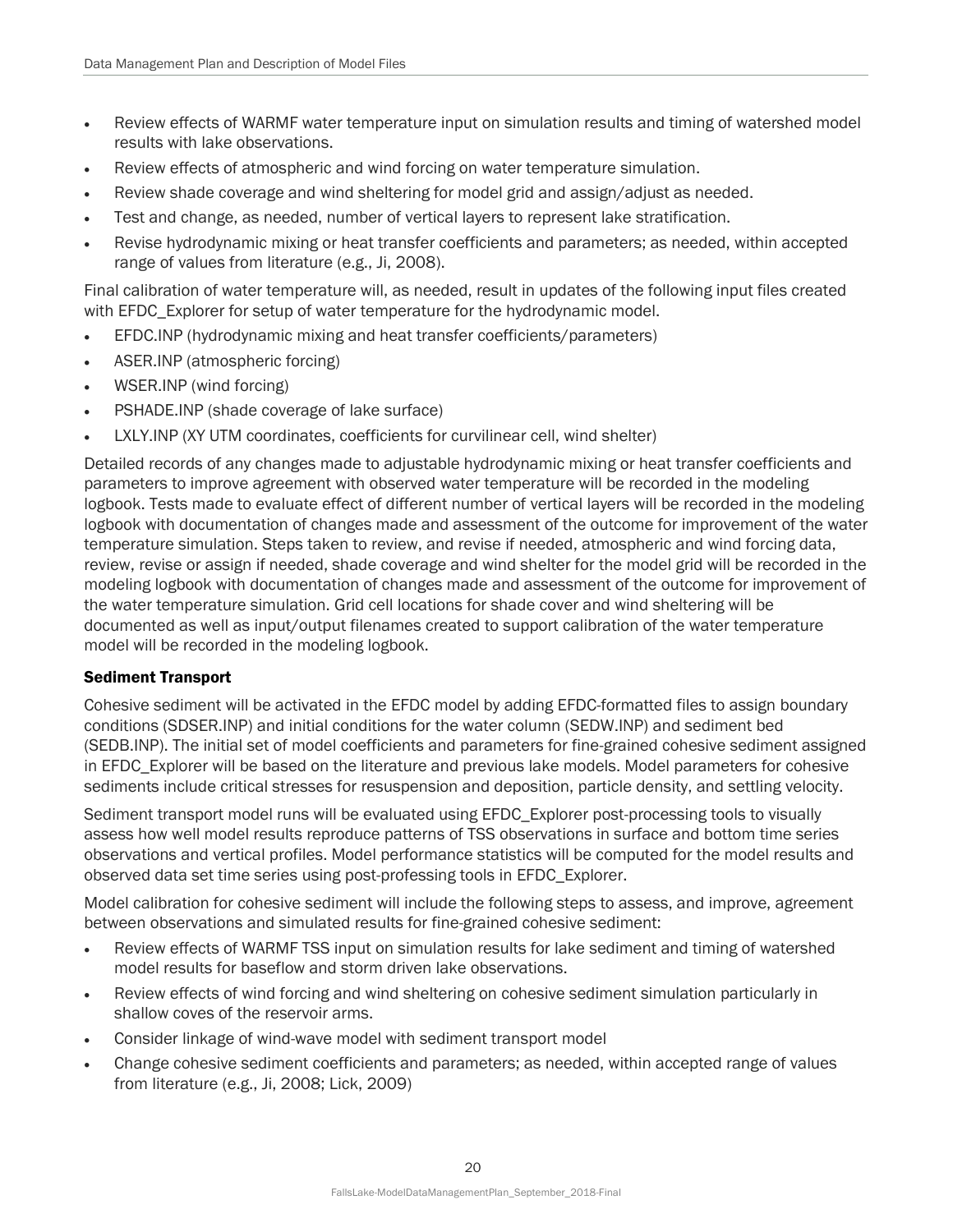Final calibration of cohesive sediment will, as needed, result in updates of the following input files created with EFDC Explorer for setup of the sediment transport model:

- EFDC.INP (cohesive sediment coefficients and parameters)
- WSER.INP (wind forcing)
- LXLY.INP (XY UTM coordinates, coefficients for curvilinear cell, wind shelter)
- SEDW.INP (initial conditions water column cohesive sediment)
- SEDB.INP (initial conditions sediment bed cohesive solids)
- Wind-wave sub-model files

After satisfactory calibration of the cohesive sediment model is achieved, the modeling team will review the effects of the cohesive sediment simulation on calibration of water temperature. Cohesive sediment affects water temperature simulation through light attenuation and adsorption of heat in the water column. Changes to key adjustable heat transfer coefficients and parameters may be needed to account for the effect of the sediment model on water temperature calibration.

Detailed records of any changes made to adjustable cohesive sediment properties, coefficients and parameters to improve agreement with the observed time series and vertical profiles of TSS will be recorded in the modeling logbook. Steps taken to revise sediment bed properties, if needed, will be recorded in the modeling logbook with documentation of changes made, rationale for the changes, and outcome for improvement of the cohesive sediment simulation. Steps taken to review, and revise if needed, wind forcing data and wind sheltering data will be recorded in the modeling logbook with documentation of changes made and assessment of the outcome for improvement of the cohesive sediment simulation. Steps taken, and the rationale, to activate linkage of the wind-wave model to improve the simulation of cohesive sediment in shallow areas of the lake will be documented, as needed, in the modeling logbook. Input and output filenames created to support development of the cohesive sediment model will be recorded in the modeling logbook. Any changes to heat transfer coefficients and parameters required for temperature calibration in response to TSS calibration will also be documented in the logbook.

#### Water Quality Model

Water quality constituents will be activated in the EFDC model by adding EFDC-formatted files to assign boundary conditions for the 21 state variables (CWQSR01.INP, .… CWQSR21.INP), water quality spatial zones (WQWCMAP.INP), initial conditions for the water column (ICIFN.INP) and kinetic coefficients and model parameters (WQ3DWC.INP). The initial set of model kinetic coefficients and parameters for water quality constituents assigned in EFDC\_Explorer will be based on the literature and previous lake models. There are numerous kinetic coefficients and model parameters for the water quality model that include, for example, phytoplankton growth rates and half-saturation constants, organic matter hydrolysis and mineralization rates, and settling velocities.

Preliminary calibration of the water quality model will input user-assigned spatial and temporal forcing of sediment oxygen demand and benthic flux rates for nutrients. User-assigned forcing functions for sediment flux rates will be based on sediment-water interface measurements collected for the UNRBA (2015b) Lake Sediment Evaluation.

Water quality model runs will be evaluated using EFDC\_Explorer post-processing tools to visually assess how well model results reproduce patterns of dissolved oxygen, organic carbon, nutrients, and phytoplankton chlorophyll-a in surface and bottom time series observations and vertical profiles. Model performance statistics will be computed for the model results and observed data set time series using post-professing tools in EFDC\_Explorer.

Model calibration for water quality constituents will include the following steps to assess, and improve, agreement between observations and simulated results for water quality variables: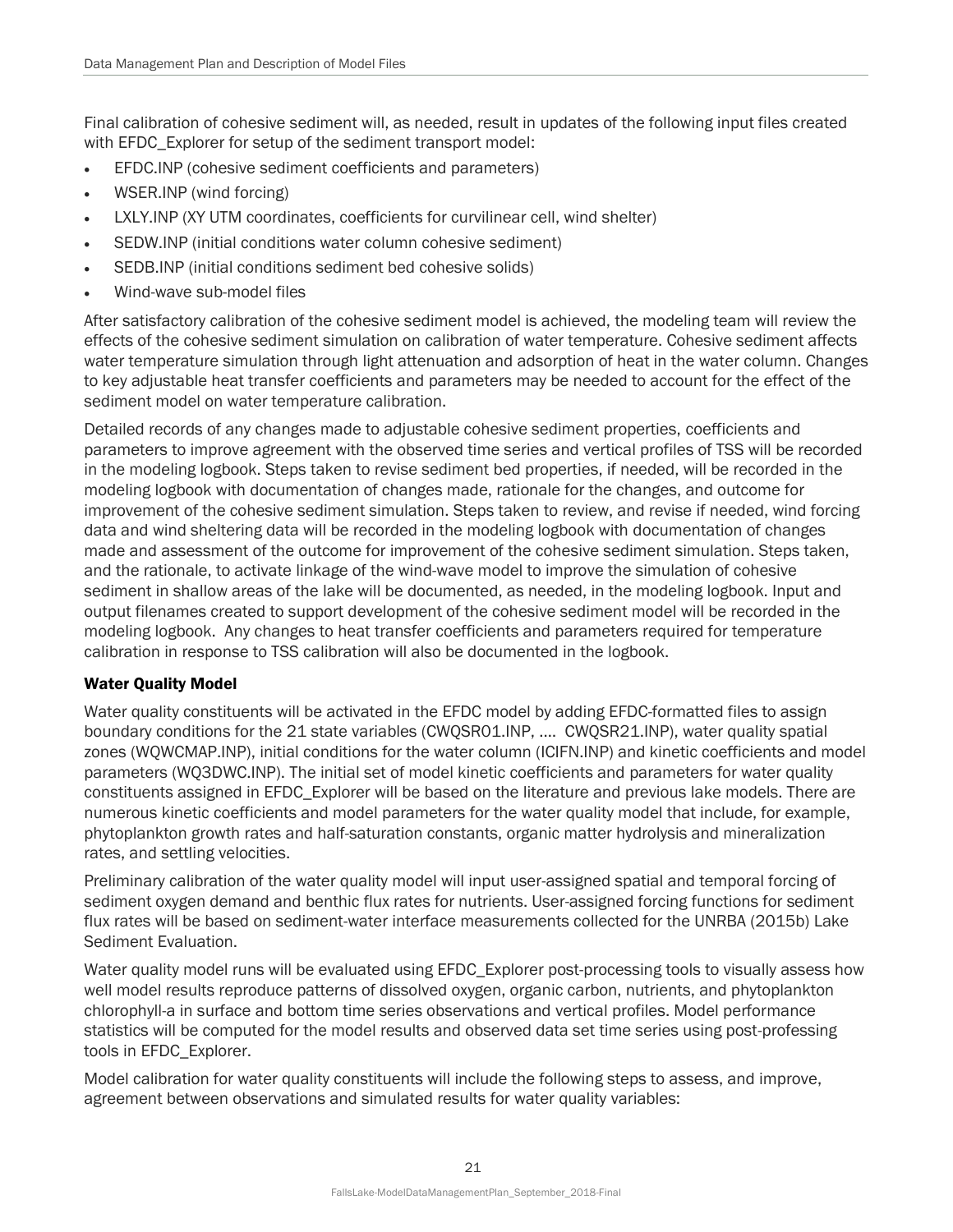- Incorporate site-specific data collected in Falls Lake (e.g., light extinction evaluations, previous model performance evaluations, lake constriction analyses)
- Review effects of WARMF water quality constituents input on simulation results for lake water quality and timing of watershed model results for baseflow and storm driven lake observations.
- Change water quality kinetic coefficients and parameters; as needed, within accepted range of values from literature (e.g., Ji, 2008; Cerco and Cole, 1994; Cole and Wells, 2008)

Final calibration of the water quality model will, as needed, result in updates of the following input files created with EFDC\_Explorer for setup of the water quality model:

- WQ3DWC.INP (water quality kinetic coefficients and parameters)
- ICIFN.INP (water column initial conditions for water quality constituents)
- KINETICS.INP (water quality reaction rates)
- WQALGG.INP (phytoplankton rates and stoichiometric coefficients)
- WQSETL.INP (settling velocities for detritus and phytoplankton)

After satisfactory calibration of the water quality model is achieved, the modeling team will review the effects of the water quality simulation on calibration of water temperature. The results of the water quality model affect the water temperature simulation through light attenuation and adsorption of heat in the water column. The water quality model represents light attenuation from cohesive sediment, particulate organic matter, phytoplankton and dissolved organic carbon. Changes to key adjustable heat transfer coefficients and parameters may be needed to account for the effect of the water quality model on water temperature calibration.

Detailed records of any changes made to adjustable water quality constituent kinetic coefficients and parameters to improve agreement with the observed time series and vertical profiles of dissolved oxygen, organic carbon, nutrients, and phytoplankton chlorophyll-a will be recorded in the modeling logbook. Steps taken to revise user-assigned sediment flux rates for dissolved oxygen and nutrients, if needed, will be recorded in the modeling logbook with documentation of changes made, rationale for the changes, and outcome for improvement of the water quality simulation. Input and output filenames created as working files to support development of the water quality model will be recorded in the modeling logbook. Any changes to heat transfer coefficients and parameters required for temperature calibration in response to water quality calibration will also be documented in the logbook.

#### Sediment Diagenesis Model

Sediment flux model state variables will be activated in the EFDC model by adding EFDC-formatted files to assign sediment flux spatial zones (WQSDMAP.INP), initial conditions for the sediment bed (WQSDICI.INP) and kinetic coefficients and model parameters (WQ3DSD.INP). The initial set of kinetic coefficients and parameters for the sediment flux model assigned in EFDC\_Explorer will be based on the literature and previous lake models. There are numerous kinetic coefficients and model parameters for the sediment flux model that include, for example, organic matter stoichiometry and diagenesis rates, sediment bed mixing rates, nitrification and denitrification rates. Calibration of the sediment diagenesis model will represent the internal coupling of particulate organic matter deposition from the water column to the bed with simulated sediment-water interface benthic flux rates for sediment oxygen demand and nutrients. Results obtained with the sediment diagenesis model will be compared to sediment-water interface measurements collected for the UNRBA (2015b) Lake Sediment Evaluation.

Sediment diagenesis model runs will be evaluated using EFDC\_Explorer post-processing tools to assess visually how well model results reproduce observed distributions of sediment bed organic matter and porewater (N, P) and flux rates for sediment oxygen demand and benthic nutrient fluxes.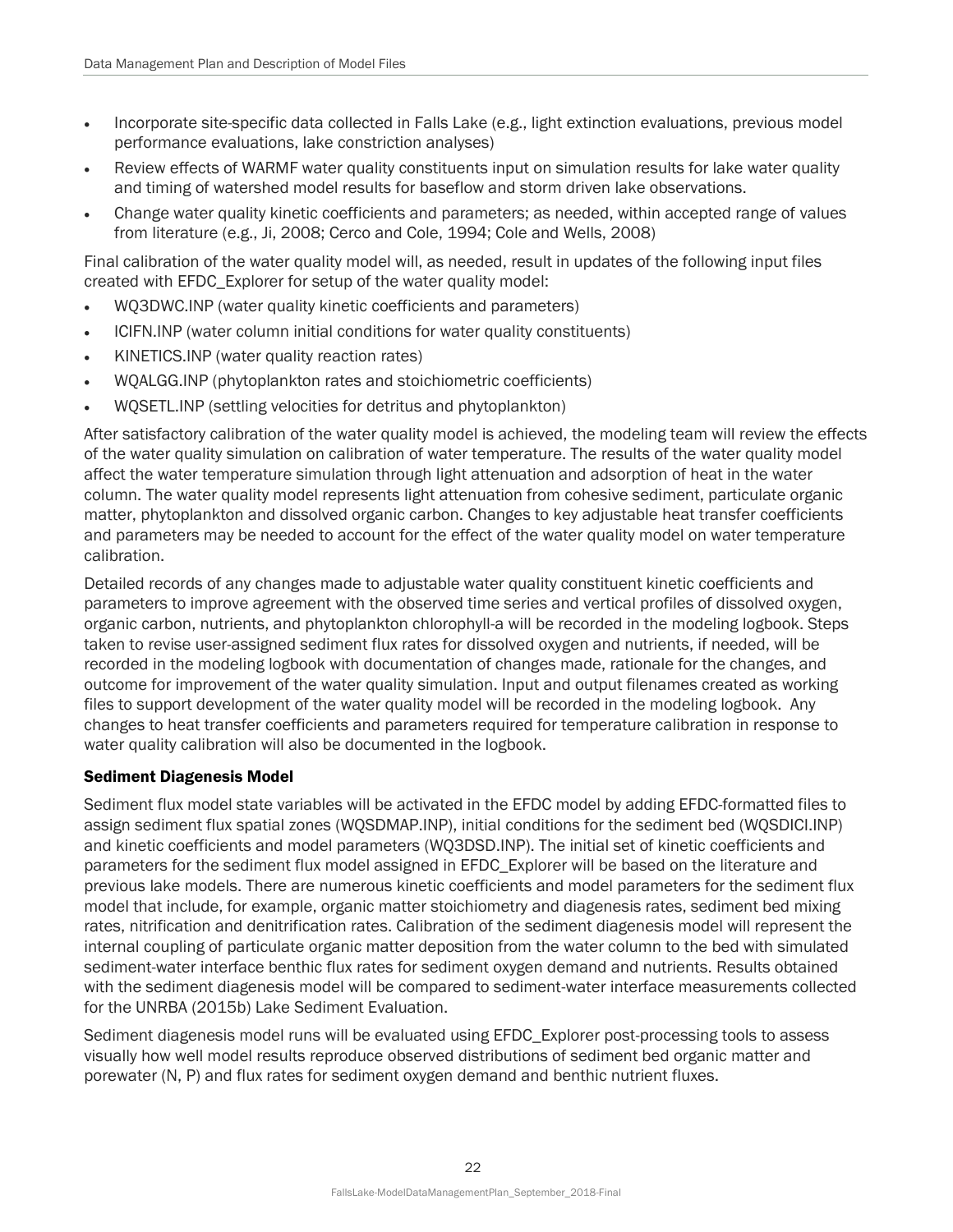Model calibration for sediment diagenesis state variables will include the following steps to assess, and improve, agreement between observations and simulated results for sediment flux model variables:

- Incorporate site-specific data collected in Falls Lake (e.g., sediment depth surveys, sediment core analyses, and benthic flux estimates, including relationships developed among these data sets)
- Review assignment of sediment bed initial condition data for spatial zones and adjust as needed
- Change sediment flux model kinetic coefficients and parameters; as needed, within accepted range of values from literature (e.g., Di Toro, 2001).

Calibration of the sediment flux model will, as needed, result in updates of the following input files created with EFDC Explorer for setup of the sediment diagenesis model.

- WQ3DSD.INP (sediment flux kinetic coefficients and parameters)
- WQSDICI.INP (sediment bed initial conditions for sediment flux model)

Detailed records of any changes made to adjustable sediment diagenesis model kinetic coefficients and parameters to improve agreement with the observed measurements of sediment bed carbon, nitrogen, and phosphorus, and benthic flux rates for dissolved oxygen will be recorded in the modeling logbook. Steps taken to revise spatial zone input for sediment bed initial conditions, if needed, will be recorded in the modeling logbook with documentation of changes made, rationale for the changes, and outcome for improvement of the sediment flux model simulation. Input and output filenames created as working files to support development of the sediment diagenesis model will be recorded in the modeling logbook.

#### <span id="page-27-0"></span>4.3.4 Documentation and Reporting

Documentation will consist of:

- Reporting updates in the form of progress reports to the client and formal technical memoranda and/or reports documenting data sources, development and findings of the Falls Lake model.
- Internal modeling notebooks listing dates, actions taken, and significant findings.

A notebook record (paper or electronic) will be kept by each modeler, following standard laboratory notebook procedures. Daily entries will be made providing all information needed for another person to be able to follow and recreate the steps if needed. Entries will include project name, date, recorder's name, task number, coefficients and parameter values used, filenames used as input and output, and comments on results.

### <span id="page-27-1"></span>4.4 Long-term Storage and Distribution

All files necessary to run the model and to replicate scenarios presented in model reports will be archived as complete packages and provided to the UNRBA for long-term storage and distribution. In addition, Brown and Caldwell will maintain all model files for a minimum of five years following project completion.

## <span id="page-27-2"></span>Section 5: Statistical Model

Like the WARMF and EFDC models, the statistical model will use a combination of spatial and discrete time series data including water quality, bathymetry, sediment quality, atmospheric deposition, tributary flow and loading, and outflow data. It may also incorporate information types not used in the mechanistic models such as fisheries and other ecological data, recreational use data, and expert elicitation of factors that generally lack data or are otherwise difficult to quantify. Unlike the EFDC and WARMF models, the statistical model does not use pre-existing model code, but rather will be developed using local and regional data. The model code can therefore be considered a form of data to be managed under this plan.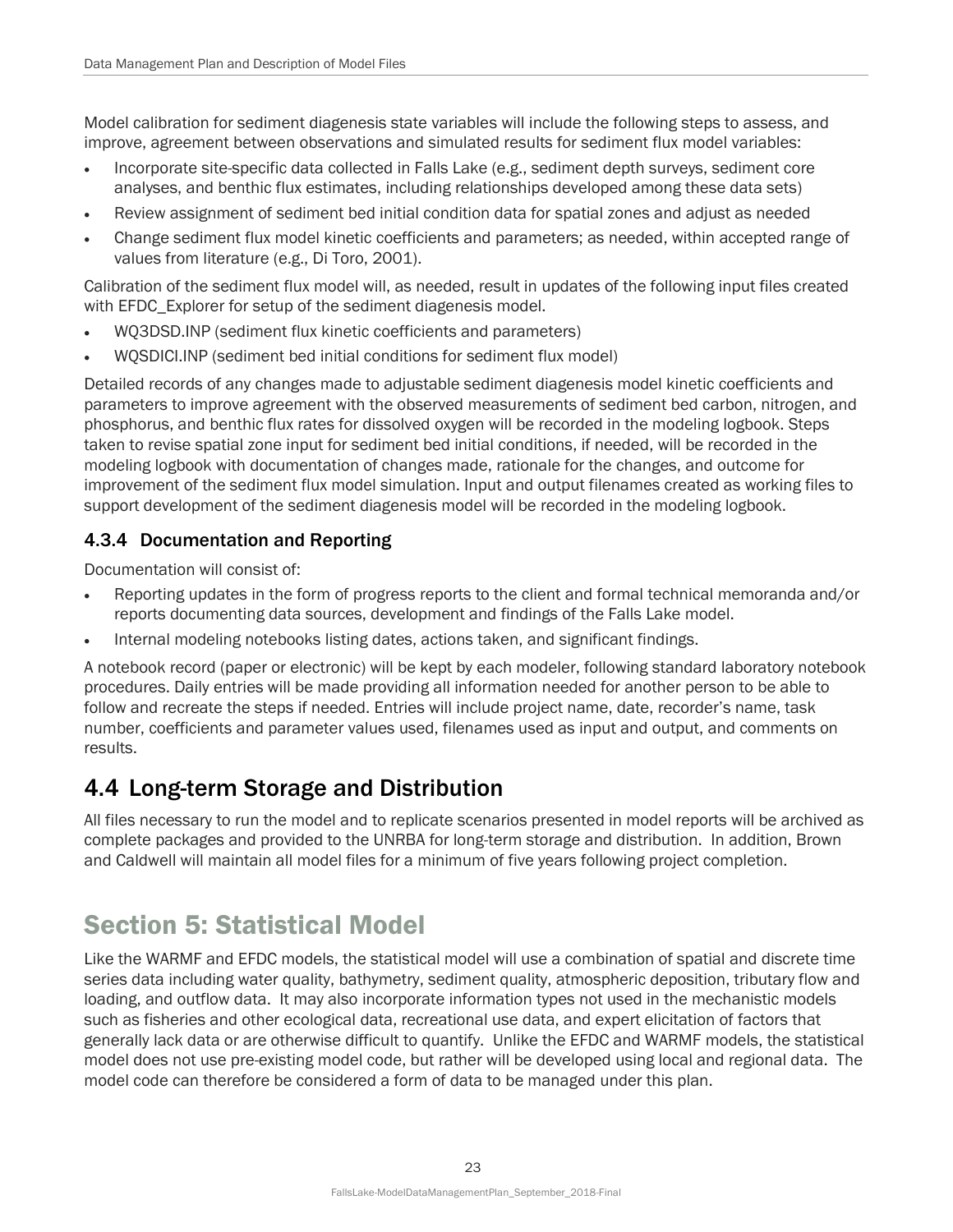## <span id="page-28-0"></span>5.1 Input files

All data used as input to the statistical model will be archived in the form they were initially obtained. The archives will include associated metadata that identifies the data source and when and how it was obtained. Complete records of data transformations necessary to develop model input files from the original data sources will be stored with the data as described in Section 2. Input files developed for the model will be stored as plain text files.

### <span id="page-28-1"></span>5.2 Model code and output files

In addition to input data files, model code and output files will be produced throughout the model development process. These files will be periodically archived and an electronic log of model versions will be maintained with the date, developer(s), version number, and notes regarding any major updates to the model. All input files, model files, and output files will be archived as a complete package at significant project milestones, any time that draft model results are presented in technical reports, and for all scenarios presented in the final modeling report.

### <span id="page-28-2"></span>5.3 Backup, distribution, and long-term storage

Model files will be backed up daily during the development process to off-site servers. Upon completion of the modeling project, the final set of model files and associated documentation will be provided to the UNRBA for long-term storage and distribution. Brown and Caldwell will also retain the complete model and development records for a minimum of five years following project completion.

## <span id="page-28-3"></span>Section 6: Summary

The mechanistic and statistical models under development by the UNRBA are complex models that rely on a significant amount of time series and spatial data for their development and calibration. The modeling team has developed the Modeling QAPP and this data management plan with description of the modeling process to govern the handling and storage of the input data and output data for these applications. By documenting and following the procedures described in these documents, the modeling team can ensure a transparent, quality-assured process for developing and applying the models associated with the reexamination.